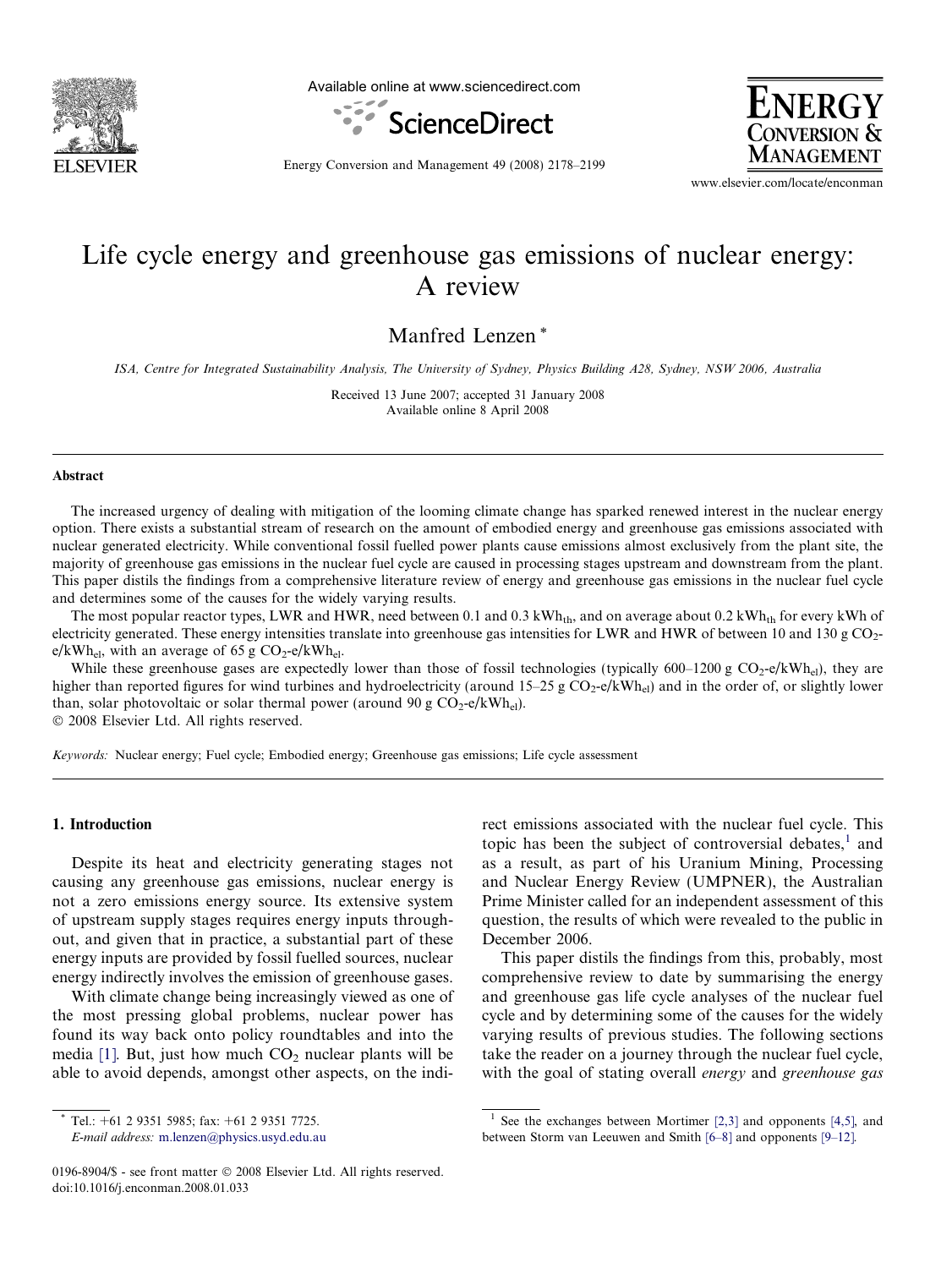<span id="page-1-0"></span>intensities, that is, the ratio of the primary energy consumed, or greenhouse gases emitted during all stages of the nuclear fuel cycle, per unit of output of electrical energy over the lifetime of the power plant.<sup>2</sup> A few definitions are necessary upfront:

The *load factor* or *capacity factor*  $\lambda$  of an energy supply system is defined as the equivalent percentage of time over one year during which the system supplies electricity at 100% load, that is, supplies electricity at its nominal power rating P. For example, a 1000 MW power plant running constantly at 800 MW power output has a load factor of 80%. Equally, a 1000 MW power plant running for 292 days a year at 1000 MW has a load factor of 80%.

The energy intensity  $\eta$  of an energy supply system of power rating P and load factor  $\lambda$ , is defined as the ratio of the total (gross) energy requirement  $E$  for construction, operation, and decommissioning and the electricity output of the plant over its lifetime T:

$$
\eta = \frac{E}{P \times 8760 \, \text{h} \, \text{y}^{-1} \times \lambda \times T}.\tag{1}
$$

In calculating  $E$ , it is (a) convention to a exclude the energy from human labour, energy in the ground (minerals), energy in the sun and hydrostatic potential and (b) not to discount future against present energy requirements [\[13,14\].](#page-18-0) This review follows these conventions.

Similarly, the greenhouse gas intensity  $\gamma$  of an energy supply system of power rating P and load factor  $\lambda$ , is defined as the ratio of the total greenhouse gas emissions G for construction, operation and decommissioning and the electricity output of the plant over its lifetime  $T$ :

$$
\gamma = \frac{G}{P \times 8760 \text{ h y}^{-1} \times \lambda \times T}.
$$
 (2)

It is obvious that an increase in the assumed lifetime and load factor of an energy supply system causes a decrease of its energy and greenhouse gas intensities because the lifetime electrical output increases. This influence can be eliminated by normalising the modelled energy and greenhouse gas intensities to a constant load factor of L and a constant lifetime of Y years according to

$$
\eta_{\text{norm}} = \eta \frac{\lambda}{L} \frac{T}{Y} = \frac{E}{P \times 8760 \text{ h y}^{-1} \times L \times Y},
$$
  

$$
\gamma_{\text{norm}} = \gamma \frac{\lambda}{L} \frac{T}{Y} = \frac{G}{P \times 8760 \text{ h y}^{-1} \times L \times Y}.
$$
 (3)

The inverse of the energy intensity is often called the *energy ratio R*. Calling  $E_{\text{out}} = P \times 8760 \text{ h y}^{-1} \times \lambda \times T$  the lifetime electricity output of a system, the energy ratio is

$$
R = \frac{E_{\text{out}}}{E} \,. \tag{4}
$$

This ratio describes the amount of electricity delivered per unit of fossil energy expended on it throughout the economy [\[13, Eq. 6.7\]](#page-18-0). In computing the total energy requirement  $E$ , all its constituents must be of the same energy quality (the ''valuation problem", see Refs. [\[14–16\],](#page-18-0) especially Ref. [\[17, p. 5–9\]](#page-19-0) for the case of nuclear energy).

Energy intensity  $\eta$  and energy ratio R are related to the energy payback time. This is the time  $t$  that it takes the energy supply system to generate an amount of electricity  $\frac{t_{\text{Eout}}}{T}$  that, had it been generated conventionally, for example fossil fuelled, would have had a primary energy embodiment  $\frac{1}{R_{\text{fossil}}}$   $\frac{dE_{\text{out}}}{T}$  equal to the system's energy requirement E.

$$
t_{\text{payback}} = \eta_1 \times T \times R_{\text{fossil}} = \frac{R_{\text{fossil}}}{R} T. \tag{5}
$$

The energy payback time can be normalised just as the energy intensity. Note that the definition of an energy payback time implicitly assumes an initial energy sink associated with the construction of the energy supply system, followed by a continuous net energy source. This definition is less useful for technologies that are characterised with large energy sinks during stages towards the end of their lifetime [\[14\].](#page-18-0) Nuclear facilities, for example, require lengthy periods for dismantling and clean up.

#### 2. Literature review

# 2.1. Uranium mining

One tonne of rock and soil contains on average 1–5 g of uranium, and 3–20 g of thorium. Concentrations in sediments can reach magnitudes of about 1 kg of uranium per tonne. One tonne of sea water contains about 3 mg of uranium. Amongst the two uranium isotopes, only  $^{235}_{92}$ U is fissile. Since the half life of  $^{235}_{92}$ U is about 1 billion years, which is smaller than that of  $_{92}^{238}$ U at 4.5 billion years, the concentration of  $^{235}_{92}$ U in natural uranium has decreased steadily. While, at the time of the consolidation of the earth, the concentration of  $^{235}_{92}U$  in natural uranium was about 30%, it is only 0.7% today. Of the naturally occurring isotopes, only  ${}^{235}_{92}U$  has a large enough cross section for fission, and this only applies to thermal neutrons. Nevertheless,  $^{238}_{92}$ U and  $^{232}_{90}$ Th are of interest because they can be used for breeding  $^{239}_{94}$ Pu,  $^{241}_{94}$ Pu and  $^{233}_{92}$ U, which, in turn, are fissile [\[18\]](#page-19-0).

Amongst the naturally occurring fissile isotopes, only uranium is mined for nuclear fuel purposes. Uranium is extracted from ores using either open pit (30%), or underground excavation (38%), or *in situ* leaching (21%), or as a by product in other mining (11%) [\[19,20\].](#page-19-0) Amongst these techniques, open pit excavation involves the largest quantities of materials to be removed and in situ leaching the smallest [\[21\].](#page-19-0) In situ leaching avoids having to mill the uranium ore. Techniques to extract uranium from sea water are under investigation [\[22\]](#page-19-0).

<sup>2</sup> Throughout this review, two energy units will be used: J (Joules) and Wh (Watt-hours; 1 Wh = 3600 J). These units refer to thermal energy, unless specifically marked with a subscript 'el'.  $J_{th}$ ,  $J_{el}$ , Wh<sub>th</sub> and Wh<sub>el</sub> will be used interchangeably, especially where one form of energy dominates. For the use of energy ratios,  $Wh_{th}/Wh_{el}$  will be used, either as GWh, MWh or kWh. Older units such as kcal and BTU were converted.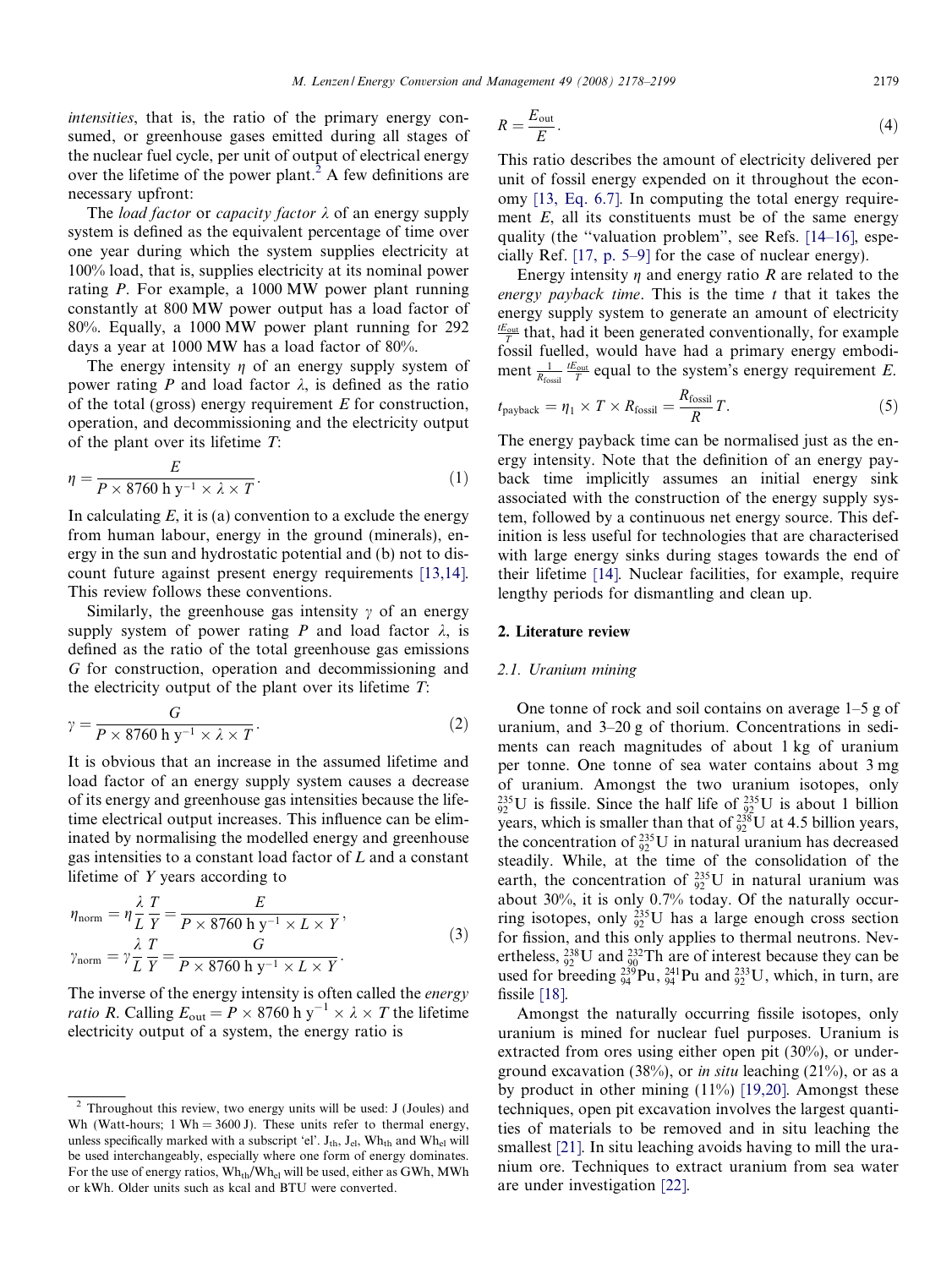

Fig. 1. Country shares of world uranium reserves [\[23\].](#page-19-0)

Amongst about 4.7 million tonnes of known uranium reserves, Australia has the world's largest share (Fig. 1), as well as some of the world's largest uranium mines. However, Canada is today's largest exporter of uranium. Uranium consumption has been exceeding production since about 1985, which has been due to abundant stockpiles of fissile material keeping uranium prices at a low level (Figs. 2 and 3).

Excluding inferred resources, Australia has about just over 1 million tonnes of recoverable reserves of uranium [\[20,23,25\]](#page-19-0). Ore grades (%  $U_3O_8$ ) vary significantly, but the average of ore grade is  $0.045\%$  [\[25\]](#page-19-0) [\(Fig. 4\)](#page-3-0).

For comparison, the situation in Canadian mines is markedly different: ore grades are more than an order of magnitude higher (the average grade is about 8%), but the overall amount of uranium is lower than that in Australia ([Fig. 5](#page-3-0)).

When calculating the energy requirement and recovery rate for uranium mining, it is important to consider whether any other products are mined simultaneously. This is because the energy requirement must be apportioned (for example by mass) to both primary products and by products.<sup>3</sup> For example, in Australia's Olympic Dam mine, uranium is extracted as a by product of copper [\[27–29\]](#page-19-0).

Detailed data on the energy requirements of uranium mining are available from an input output based hybrid life



Fig. 2. World production of uranium (after [\[24\]\)](#page-19-0).



Fig. 3. World consumption of uranium (after [\[24\]\)](#page-19-0).

cycle assessment for the USA [\[17\]](#page-19-0) [\(Table 1\)](#page-3-0). They broadly agree with the Storm van Leeuwen and Smith [\[30\]](#page-19-0) summary of 39 studies undertaken between 1968 and 2005, averaging 1.12 GJ per tonne of ore  $(\times$  in [Fig. 6](#page-3-0)).

BHP Billiton  $[27]$  states that "It is correct to say, for Olympic Dam, that copper, gold, uranium and silver are extracted from one and the same rock body in a simultaneous operation. In the case of the Olympic Dam orebody, we can apportion the energy cost for mining the orebody amongst the four metals based on their relative mass contribution. Once the orebody reaches the surface, energy costs can also be apportioned for grinding. Once the ore then enters the processing circuit the calculation then becomes very process specific - i.e., at Olympic Dam a lot of the copper goes through flotation, smelting and refining, whereas uranium goes through none of these processes, so the flowsheet needs to be well understood in order to make a complex calculation."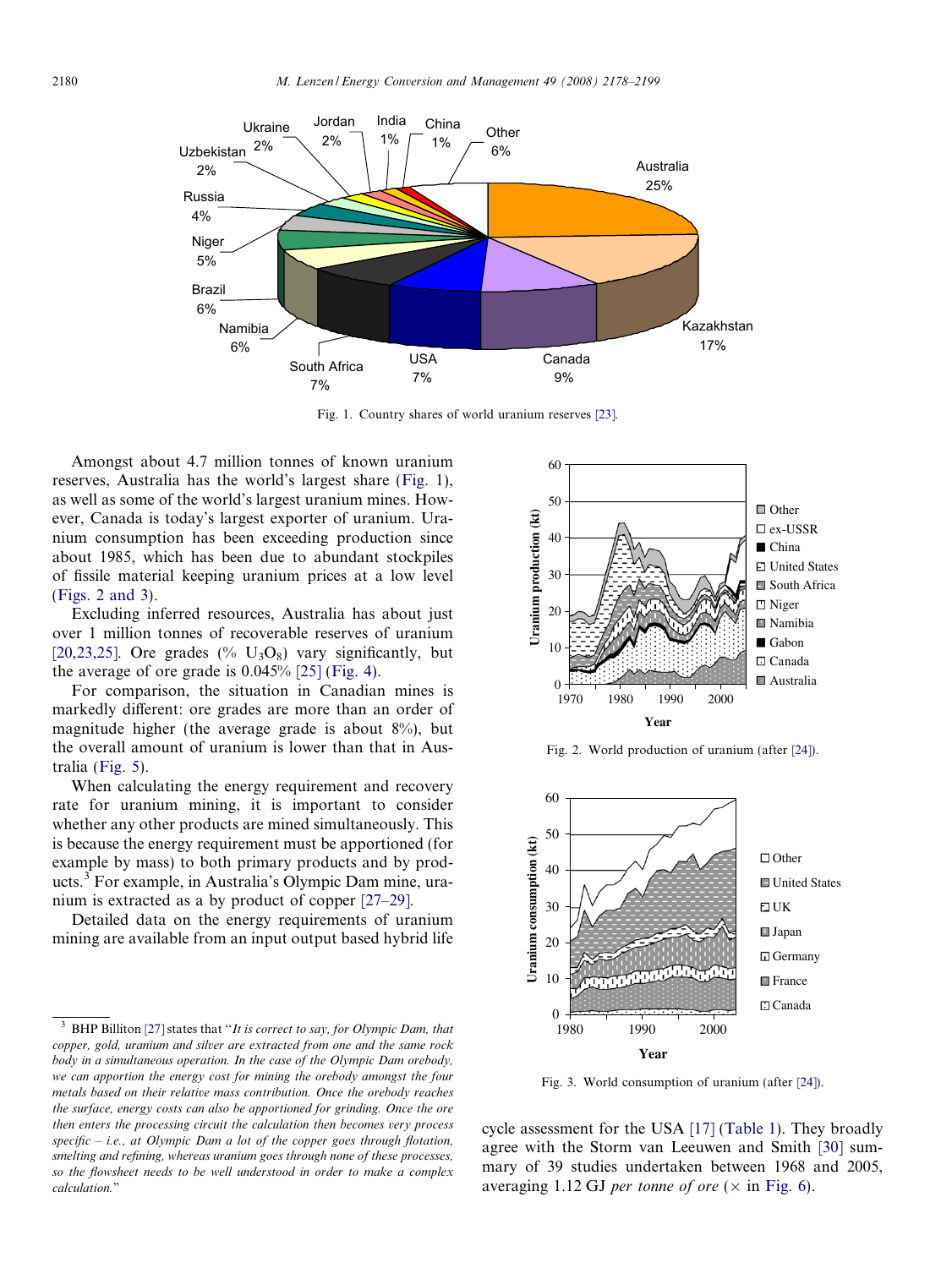<span id="page-3-0"></span>

Fig. 4. Australian uranium reserves and resources [\[25,26\].](#page-19-0)



Fig. 5. Canadian uranium reserves and resources [\[20\]](#page-19-0).

Table 1<br>Specific

| Specific energy requirements for uranium mining [17,31] |       |             |                     |                     |                     |                    |  |
|---------------------------------------------------------|-------|-------------|---------------------|---------------------|---------------------|--------------------|--|
| Reference                                               | Rock  | GJ/t<br>ore | $GI/t$ U<br>(a)0.3% | $GJ/t$ U<br>(a)0.2% | $GJ/t$ U<br>(a)0.1% | $GI/t$ U<br>@0.01% |  |
| Direct energy                                           |       |             |                     |                     |                     |                    |  |
| [17]                                                    | Ore   | 0.61        | 292                 | 439                 | 877                 | 8774               |  |
| [17]                                                    | Shale | 0.10        | 47                  | 70                  | 141                 | 1410               |  |
| Indirect energy                                         |       |             |                     |                     |                     |                    |  |
| [17]                                                    | Ore   | 0.76        | 362                 | 542                 | 1085                | 10,847             |  |
| [17]                                                    | Shale | 0.30        | 143                 | 214                 | 428                 | 4282               |  |
| Total energy                                            |       |             |                     |                     |                     |                    |  |
| $\lceil 31 \rceil$                                      | Ore   | 1.21        | 403                 | 605                 | 1210                | 12,100             |  |
| [17]                                                    | Ore   | 1.37        | 654                 | 981                 | 1962                | 19,621             |  |
| [17]                                                    | Shale | 0.40        | 190                 | 285                 | 569                 | 5692               |  |

The energy intensity *per unit of metal product* (Fig. 6), as well as the recoverable portion of uranium (Fig. 7) is dependent on the grade of the ore, that is, the concentration of the metal in the ore.

Fuel combustion during mining leads to greenhouse gas emissions, however, unlike in coal mines, direct methane emissions from uranium mines are found to be negligible [\[38\].](#page-19-0)

## 2.2. Uranium milling

Following extraction from the ground, the raw ore is milled (crushed and ground), and uranium is chemically extracted by dissolving (using acid or alkaline solutions) and subsequent precipitation. Uranium milling is usually



Fig. 6. Energy intensities for metal ore mining and milling (compiled from data in [\[9,24,28,31–37\]\)](#page-18-0). Australian minerals are uranium, iron ore, mineral sands, silver–lead–zinc ores, and gold. The outliers are the Rössing mine in Namibia  $(O)$ , the Ranger mine in the Northern Territory ( $\Box$ ), and the Beverley mine in South Australia ( $\diamond$ ). The triangle ( $\triangle$ ) represents Olympic Dam. In-situ leaching is shown to require less energy than conventional mining  $(①, [37])$  $(①, [37])$ .



Fig. 7. Uranium recovery rate as a function of ore grade (%  $U_3O_8$ ). The dashed line represents Storm van Leeuwen and Smith's regression [\[30\]](#page-19-0). The lower the ore grade, the less uranium is recoverable from the reserves.

performed close to the mine site in order to avoid having to transport large amounts of ore. The output of a uranium mill is dry uranium ore concentrate (''yellowcake"), usually packed in steel drums, containing above 80% uranium [\[39\].](#page-19-0)

Once again, detailed data on the energy requirements of uranium milling are available from an input output based hybrid life cycle assessment for the USA [\[17\]](#page-19-0) ([Table 2\)](#page-4-0). Storm van Leeuwen and Smith [\[30\]](#page-19-0) summarised studies undertaken between 1968 and 2005, averaging 1.66 GJ per tonne of ore.

## 2.3. Conversion to uranium hexafluoride ( $UF_6$ )

After milling or in situ leaching, the uranium is converted into gaseous  $UF_6$  in order to enable enrichment, that is, the separation of the fissile  $^{235}_{92}$ Ufrom the practically non-fissile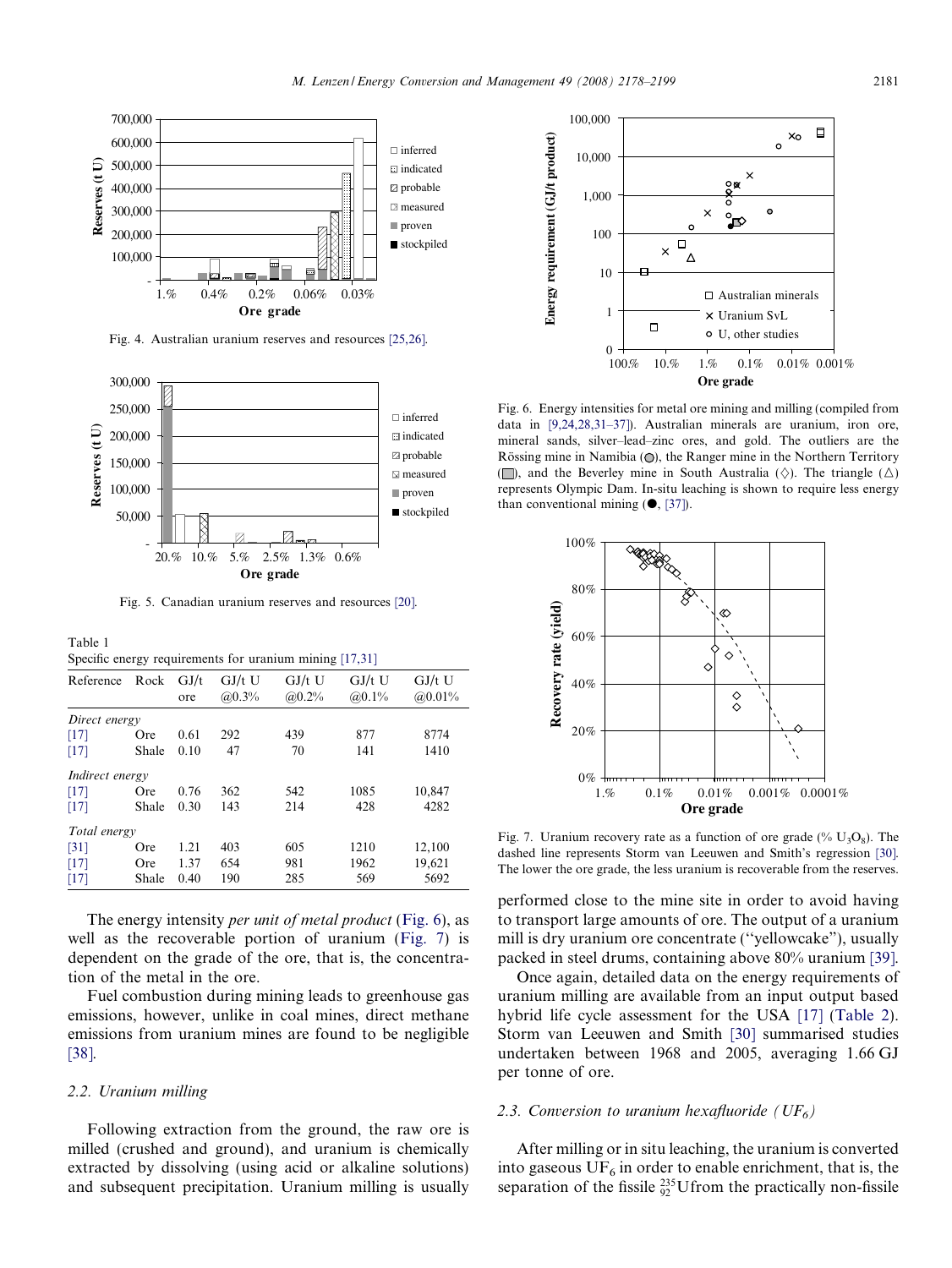<span id="page-4-0"></span>Table 2 Specific energy requirements for uranium milling [\[17,31\]](#page-19-0)

| Reference       | Rock  | GJ/t | $GJ/t$ U | $GJ/t$ U | $GJ/t$ U | $GJ/t$ U |
|-----------------|-------|------|----------|----------|----------|----------|
|                 |       | ore  | (a)0.3%  | (a)0.2%  | (a)0.1%  | (20.01%  |
| Direct energy   |       |      |          |          |          |          |
| [17]            | Ore   | 0.82 | 390      | 585      | 1169     | 11,695   |
| [17]            | Shale | 0.69 | 327      | 491      | 981      | 9811     |
| Indirect energy |       |      |          |          |          |          |
| [17]            | Ore   | 0.53 | 250      | 375      | 751      | 7509     |
| [17]            | Shale | 0.39 | 186      | 279      | 559      | 5589     |
| Total energy    |       |      |          |          |          |          |
| [31]            | Ore   | 1.13 | 375      | 563      | 1125     | 11,250   |
| [17]            | Ore   | 1.34 | 640      | 960      | 1920     | 19,204   |
| [17]            | Shale | 1.08 | 513      | 770      | 1540     | 15,400   |

 $^{238}_{92}$ U. The conversion occurs by first purifying and reducing  $U_3O_8$  to uranium dioxide  $UO_2$  [\[40\]](#page-19-0), which is then reacted with hydrogen fluoride (HF) to form uranium tetrafluoride  $(UF<sub>4</sub>)$ , which, in turn, is combined with gaseous fluorine to  $UF<sub>6</sub>$  in a fluidised bed reactor. The reaction of  $UO<sub>2</sub>$  with HF can occur either in a dry kiln, or by a wet process using aqueous HF [\[41\]](#page-19-0). The wet process uses significantly less energy [\[37\].](#page-19-0) The conversion into gaseous  $UF_6$  is necessary no matter what enrichment method is employed.

Weis [\[37\]](#page-19-0) states energy requirements for the wet process of only 7  $MWh<sub>th</sub>/tU$ . The Australian Coal Association's figures are 21 MWh<sub>el</sub>/tU and 155 MWh<sub>th</sub>/tU [\[42\].](#page-19-0) Rotty and co-workers state requirements of  $14.6 \text{ MWh}_{el}$  and 396 MWh<sub>th</sub> [\[17, p. 63–64\],](#page-19-0) with most of the energy needed in the form of natural gas. Their figure is also the highest in Storm van Leeuwen and Smith's literature review [\[30\]](#page-19-0).

# 2.4. Enrichment

At its natural concentration of  $0.7\%$ ,  $_{92}^{235}$ U can be used as a reactor fuel only in particular reactor types (heavy water reactors (HWR) and high temperature reactors (HTR)). In order to be able to maintain a nuclear chain reaction in typical light water reactors, the concentration of  $^{235}_{92}U$  in the uranium isotope mix has to be increased to about 3%. At present, there exist a range of enrichment methods using  $UF<sub>6</sub>$  as feed. Since uranium isotopes do not differ in their chemical behaviour, enrichment techniques exploit their mass difference as a means for separating them [\[43\]](#page-19-0). These methods are:

- Gaseous diffusion: The heavier  $\frac{238}{92}U$  isotope diffuses more slowly than the lighter  $\frac{235}{92}U$ :  $v_{\text{diff}}\left(\frac{235}{92}UF_6\right)/$  $v_{\text{diff}}(^{238}_{92} \text{UF}_6) = \sqrt{m(^{238}_{92} \text{UF}_6)/m(^{235}_{92} \text{UF}_6)}, \quad v \quad \text{diffusion}$ velocity, *m* mass. Enrichment from 0.7% to  $3\%$   $\frac{235}{92}$ U requires in the order of 1000 consecutive separation cascades. In 2002, 40% of all enrichment plants used gaseous diffusion (mostly France and USA). This percentage is decreasing in favour of the centrifuge method.
- Gas centrifuge: The partial pressure of two gases (contained as a gas mixture in a rotating cylinder) depends on their masses. Centrifugal forces cause a radial

concentration gradient, with the heavier isotope concentrated outside and the lighter isotope concentrated inside. Enrichment from 0.7% to  $3\%$   $\frac{235}{92}$ Urequires on the order of 10 consecutive separation cascades. In 2002, 60% of all enrichment plants used the centrifuge method (mostly Russia, Germany, UK, Netherlands, China and Japan).

- Electromagnetic isotope separation (EMIS): Uses the magnetic separation principle of a mass spectrometer, albeit at a larger scale. Used for building the Hiroshima bomb and in Iraq's nuclear program but now outdated.
- Aerodynamic (jet nozzle) method: Exploits the same physical principle as the gas centrifuge but creates a rotating gas mixture by injection into a circular jet. Demonstration plants built in Brazil and South Africa.
- Laser: The energy spectra and, therefore, the ionisation energies of different isotopes depend on their masses. Using mono-energetic laser beams, one isotope can be preferentially ionised, and filtered out using an electrostatic field.

At the end of this stage, the enriched  $UF_6$  is converted into uranium oxide  $(UO<sub>2</sub>)$ .

The energy needed for enrichment is partly dependent on the incremental enrichment factor for one cascade, which, in turn, determines the number of cascades necessary to achieve enrichment to around 3%. Gaseous diffusion needs more cascades than the gas centrifuges and, additionally, requires the energy intensive compression of  $UF<sub>6</sub>$  at the entry point of each cascade ([Table 3](#page-5-0)). Gas centrifuges only require electrical energy for rotation of the cylinders and some heat in order to maintain an axial convection of the  $UF_6$ . Atomic laser techniques require the normally metallic uranium to be evaporated (using considerable heat energy) and then transferred into a vacuum, so that the ions can be electrostatically filtered [\[43\].](#page-19-0) The laser technique is based on molecular rather than atomic laser separation. Instead of having to maintain uranium atoms in a hot gas, this technique uses the already gaseous  $UF_6$ , and preferentially excites  $UF_6$  molecules.

Villani [\[49\]](#page-19-0) summarises five enrichment technologies, distinguishing investment cost in the plants, operation (excluding electricity) and electricity inputs. Multiplied with the energy intensities given for the US [\[50\]](#page-19-0) yields the results in [Table 4.](#page-6-0)

The two tables above require an explanation of the unit SWU. Amounts of enriched uranium are usually expressed as Separative Work Units (for example tonne SWU). $<sup>4</sup>$ </sup> There is a trade off between the amount of natural uranium feed and the number of SWUs needed to produce enriched uranium. For example: in order to produce 10 kg of

<sup>&</sup>lt;sup>4</sup> A Separative Work Unit is defined as  $SWU = P V(x<sub>p</sub>) + TV(x<sub>t</sub>)$  $FV(x_f)$ , where the value function is  $V(x)=(1-2x)\ln[(1-x)/x]$ , P, T and  $F = P + T$  are the masses, and  $x_p$ ,  $x_t$  and  $x_f = P/Fx_t + T/Fx_f$  are the assays (concentrations) of product, tails and feed, respectively [\[17, p. 65–6\].](#page-19-0)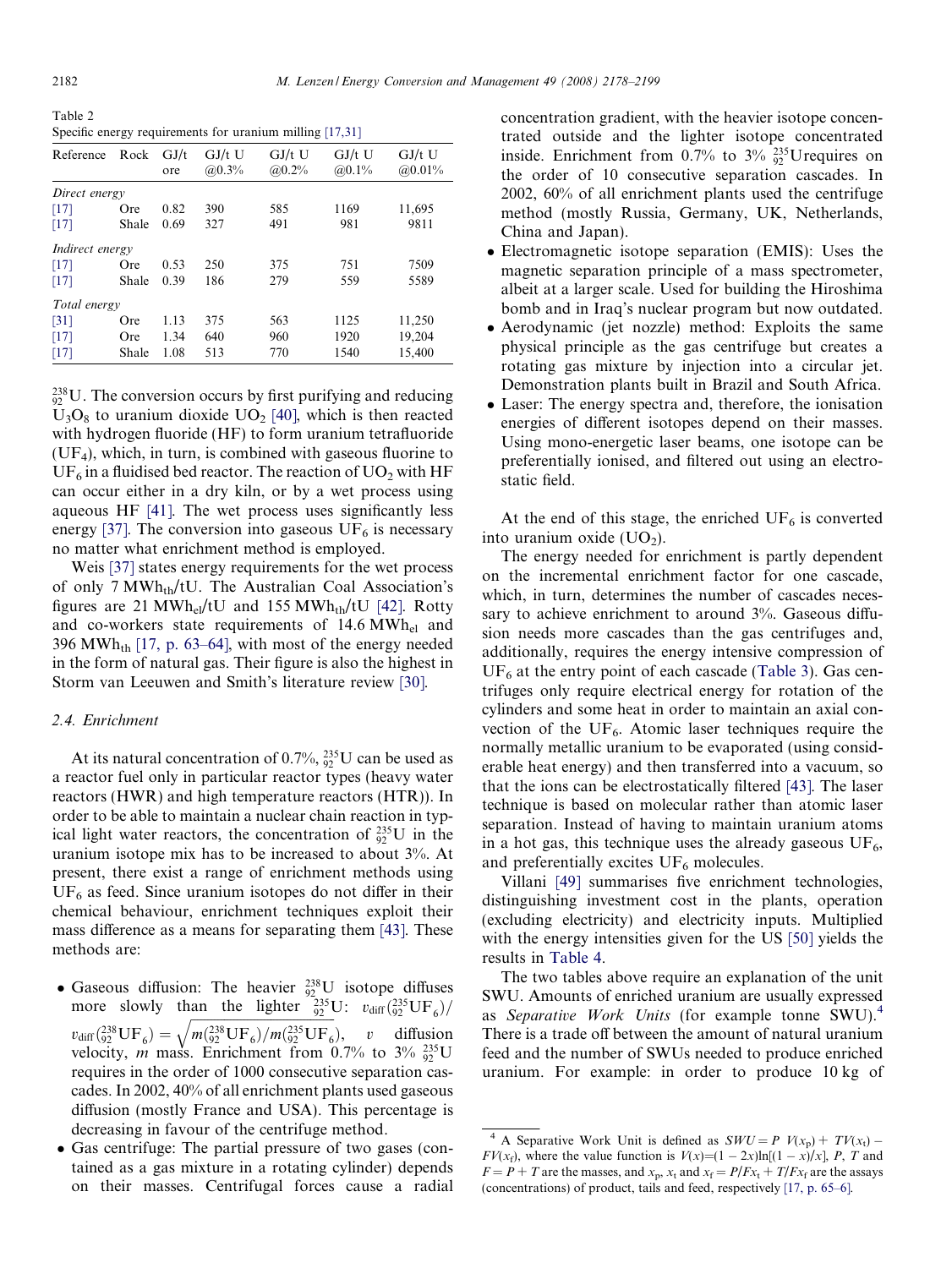<span id="page-5-0"></span>Table 3

Energy requirements for uranium enrichment (A: Aerodynamic method; C: Gas centrifuge; D: Gaseous diffusion; E: EMIS; L: laser)

| Reference          | Year | Type          | $kWh_{el}/kg$<br>SWU | Comments                                                                          |
|--------------------|------|---------------|----------------------|-----------------------------------------------------------------------------------|
| [44]               | 1997 | $\mathcal{C}$ | 170                  | Converted using 3.5 SWU<br>per $kg\frac{3}{6}$ -U                                 |
| [41]               | 2006 | C             | 50                   |                                                                                   |
| [41]               | 2006 | $\mathcal{C}$ | 62.3                 | Urenco plant in the UK, figures<br>includes "infrastructure and<br>capital works" |
| $\lceil 34 \rceil$ | 1978 | C             | 250                  |                                                                                   |
| [34]               | 1978 | C             | 282                  | Including investment<br>in the plant                                              |
| [45]               | 1996 | C             | 75                   |                                                                                   |
| [46]               | 2004 | $\mathcal{C}$ | 40                   | Urenco plants in Europe,<br>TENEX plants in Russia                                |
| $[44]$             | 1997 | D             | 2860                 | Converted using 3.5 SWU<br>per $kg 3%$ -U                                         |
| cit. in $[47]$     | 1975 | D             | 2330-2737            |                                                                                   |
| cit. in $[37]$     | 1990 | D             | 2100-3100            |                                                                                   |
| [41]               | 2006 | D             | 2500                 |                                                                                   |
| $\lceil 31 \rceil$ | 1975 | D             | 2420                 |                                                                                   |
| $\lceil 31 \rceil$ | 1975 | D             | $\approx$ 2520       | Including capital                                                                 |
| [17]               | 1975 | D             | 2810                 |                                                                                   |
| [17]               | 1975 | D             | 3050                 | Including plant construction,<br>fossil fuels and process materials               |
| $[34]$             | 1978 | D             | 3080                 |                                                                                   |
| [45]               | 1996 | D             | 2400                 |                                                                                   |
| [46]               | 2004 | D             | 2400                 | Eurodif plant at Tricastin,<br>France                                             |
| [46]               | 2004 | D             | 2600                 | USEC Paducah (USA)                                                                |
| $[44]$             | 1997 | L             | 700                  |                                                                                   |
| [41]               | 2006 | E             | $\approx$ 25,000     |                                                                                   |
| [48]               | 1983 | A             | 3000-3500            |                                                                                   |
| [41]               | 2006 | A             | >3000                |                                                                                   |
| [34]               | 1978 | A             | 3080                 |                                                                                   |

uranium at  $4.5\% \frac{235}{92}U$  concentration while allowing a tails assay of 0.3% requires 100 kg of natural uranium and 62 SWU. Asking for the tails to have only 0.2% assay limits the amount of natural uranium needed to 83 kg, but it also increases the separative work to 76 SWU. Hence, the optimal (tails assay) compromise between uranium feed and separative work depends on the price of natural uranium versus the cost of enrichment operating inputs. During times of cheap uranium, an enrichment plant operator will probably choose to allow a higher  $_{92}^{235}$ Utails assay and vice versa. In terms of the energy balance of the nuclear fuel cycle, this means that lower tails assays mean less energy is spent on mining, milling and conversion and more on enrichment and vice versa [\[17, p. 26–36 and 43\].](#page-19-0)

## 2.5. Fuel fabrication

In the reactor, the fuel is contained within about 4 m long, hermetically welded tubes ("fuel rods"), about 100 of which at a time are combined into fuel bundles. The manufacture of fuel rods involves sintering and baking the enriched uranium oxide and pressing it into coin shaped ceramic pellets, which are stacked on top of each other and encased in the rods. The metal rods are made from zirconium alloys because these are characterised by low neutron absorption.

Some fuel rods contain a mixture of uranium oxide and plutonium oxide pellets with the plutonium recovered and re-processed from spent  $^{235}_{92}$ U depleted fuel bundles. An assembly of such fuel rods is called a ''mixed oxide" (MOX) fuel bundle [\[51\].](#page-19-0) In high temperature reactors (HTR), the uranium fuel exists in the form of small spheres encased in layers of pyrolytic carbon and silica carbide. These fuel particles are then embedded in graphite fuel bundles [\[44\]](#page-19-0).

Storm van Leeuwen and Smith [\[30\]](#page-19-0) list eleven studies on the energy requirements of fuel fabrication ([Table 5\)](#page-6-0). The Australian Coal Association [\[42\]](#page-19-0) states  $52.7 \text{ MWh}_{el}$  and 32.7 MWh<sub>th</sub>. The figure used in the World Nuclear Association report [\[9\]](#page-18-0) is one of the highest in Storm van Leeuwen and Smith's list.

#### 2.6. Reactor construction

In order to maintain a controlled nuclear chain reaction inside a reactor, it is necessary that of the 2–3 (fast) neutrons emitted from each fission event, on average of 1 (slow) neutron causes a new fission event. This requires fissile reactor fuel of sufficient concentration, a neutron moderator material to generate slow neutrons (water, heavy water, graphite, beryllium) and the near absence of neutron absorbing non-fissile materials, except for control rods (boron, cadmium).

Most commercial nuclear reactor types use enriched uranium as fuel, however, there are types that can use  $^{235}_{92}$ Uat its natural concentration. The fission of uranium or plutonium results in a range of particles that are emitted into the reactor core at high velocities. These particles undergo multiple collisions with both fuel and moderator atoms, during which they lose their kinetic energy and slow down.<sup>5</sup> This energy loss manifests itself in heat, thus raising the temperature of the reactor core. In order to keep this temperature below the melting point of the core materials while at the same time transferring the heat (via a heat exchanger) to the electricity generating unit (steam turbine), a coolant has to be circulated through the core. In light and heavy water reactors (LWR, HWR), coolant and moderator are identical (water,  $H_2O$ , and heavy water,  $D_2O$ .<sup>6</sup> CO<sub>2</sub> and helium usually act as coolants in graphite moderated reactors. Thus, nuclear reactors are character-

 $\frac{5}{5}$  About 82% of the total kinetic energy of fission products is carried by the two nuclei resulting from the fission of the uranium or plutonium nucleus. Another 6% is carried by gamma particles, 5% by anti-neutrinos, and 3% each by electrons and neutrons. Except for the anti-neutrinos – which escape – most fission products (except those near the reactor wall) deposit their energy in the core.

This feature brings about an intrinsic capacity for self-regulation: If the core temperature increases, the water density decreases, and with it decreases the ability to moderate, thus increasing neutron loss, and decreasing criticality.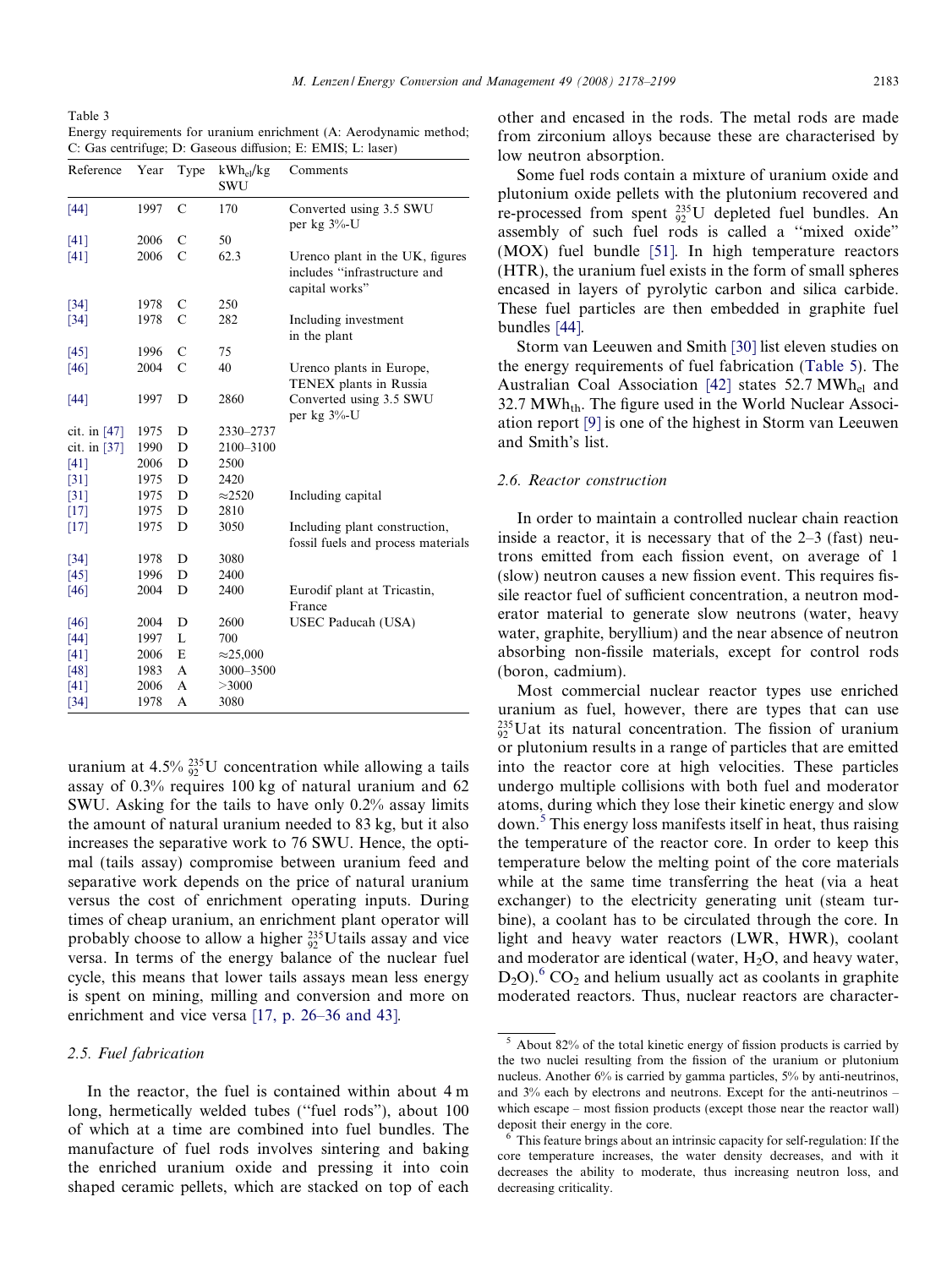<span id="page-6-0"></span>

| ۰, |
|----|
|    |

| Table 4                                         |  |  |
|-------------------------------------------------|--|--|
| Energy requirements for uranium enrichment [49] |  |  |

|            | Operation excl<br>electricity (\$/SWU) | Construction<br>(S/SWU) | Electricity<br>$(kWh_{el}/SWU)$ | Energy in construction<br>$(kWh_{th}/SWU)$ | Energy in operation<br>$(kWh_{th}/SWU)$ | Total energy requirement<br>$(kWh_{el}/SWU)$ |
|------------|----------------------------------------|-------------------------|---------------------------------|--------------------------------------------|-----------------------------------------|----------------------------------------------|
| Diffusion  | 7.5                                    | 52.5                    | 2400                            | 151.7                                      | 21.7                                    | 2458                                         |
| Centrifuge | 6.5                                    | 84.0                    | 100                             | 242.7                                      | 18.8                                    | 187                                          |
| Jet nozzle | 6.5                                    | 73.5                    | 3000                            | 212.4                                      | 18.8                                    | 3077                                         |
| Laser      | 6.25                                   | 13.1                    | 100                             | 37.9                                       | 18.1                                    | 119                                          |
| Chemical   | 12.5                                   | 68.3                    | 300                             | 197.2                                      | 36.1                                    | 378                                          |
| extraction |                                        |                         |                                 |                                            |                                         |                                              |

Table 5

Energy requirements for fuel fabrication

|         | Electrical energy $(MWh_{el}/tU)$ | Thermal energy $(GJ_{th}/tU)$ | Total energy requirement $(GJ_{th}/tU)$ |
|---------|-----------------------------------|-------------------------------|-----------------------------------------|
| Range   | $48 - 301$                        | $3 - 6170$                    | 635-7985                                |
| Average | $145 \pm 106$                     | $1403 \pm 1966$               | $2970 \pm 2835$                         |

Figures were reconstructed from Ref. [\[30\]](#page-19-0) by calculating the electrical energy e as  $e = S/(1 + x)$ , where x is the thermal to electrical energy ratio, and S is the specific energy given in Ref. [\[30\]](#page-19-0), the thermal energy as  $t = S - e$ , and then, the total energy requirement as  $T = 3e + t$ .

ised by (a) their fuel, (b) their moderator and (c) their coolant [\[52\]](#page-19-0). [Table 6](#page-7-0) lists the most common types.

Apart from using up fuel, every reactor also creates fuel, through breeding  ${}^{238}_{92}U$  and  ${}^{232}_{90}Th$  into  ${}^{239}_{94}Pu$ ,  ${}^{241}_{94}Pu$  and  $^{233}_{92}U$ , which, in turn, are fissile. The conversion rate  $\chi$ describes how many new fissile nuclei are bred for each fission event of the initial fissile fuel. Fast breeders have a conversion rate  $\gamma > 1$ , meaning that they generate more fuel than they consume. Combined with the re-processing rate of spent fuel, the conversion rate of reactors has a significant influence on the energy balance of nuclear energy systems.<sup>7</sup>

Estimates of the energy requirement for the construction of a nuclear power plant vary widely, depending on the method employed for its calculation, and the type of reactor [\(Table 7\)](#page-7-0).

First, it is interesting to see that employing the method of multiplying total cost with the national average energy intensity (AEI) yields an unusually high energy requirement. Second, advanced gas cooled reactors, heavy water reactors and fast breeders generally require more energy to build than high temperature gas cooled reactors and pressurised and boiling water reactors. This can be explained by the more complex design and additional components of the former reactor types, which involve, for example, the manufacturing of heavy water [\[64\]](#page-20-0).

Multiplying the costs of the entire reactor with an economy wide average energy or greenhouse gas intensity [\(\[32,](#page-19-0) [p. 259\]](#page-19-0); [\[30, Chapter 3\]\)](#page-19-0) is not an appropriate method to assess the energy and greenhouse gas embodiments of a nuclear power plant because these intensities, calculated by dividing national energy consumption and greenhouse gas emissions by GDP, can only be applied to expenditures that are part of gross national expenditure (GNE). The costs of building a nuclear power plant are not part of GNE; they form part of intermediate demand [\[65\].](#page-20-0) Moreover, both plant construction and dismantling routinely involve large amounts of cost associated with leasing of land, court cases, approval procedures, licensing, delays, fees, taxes, insurance, interest and remote controlled dismantling [\[34,66–68\]](#page-19-0), which, in a more detailed hybrid input output technique are not given high energy and greenhouse gas intensities. As a result, whereas Storm van Leeuwen and Smith (AEI) arrive at values around 25,000 GWh, Wagner ([\[34\]](#page-19-0), hybrid I/O) concludes with  $2160 \text{ GWh}_{th}$  for a 1000 MW light water reactor.

## 2.7. Reactor operation

As with reactor construction, estimates of the energy requirement for the operation of a nuclear power plant vary widely [\(Table 8\)](#page-7-0). Based on published information alone, it is difficult to establish conclusively any clear determinants for these figures.

For the operation of a LWR and a HWR, Rotty et al. [\[17\]](#page-19-0) detail inputs of diesel, chemicals, hardware and maintenance of 8.5 GWh<sub>el</sub> of electricity and 80 GWh<sub>th</sub> of thermal energy annually. In addition, HWR reactors require on the order of  $7 \text{ GWh}_{el}$  of electricity and 40 GWh<sub>th</sub> of thermal energy annually for their heavy water moderator  $(17, p. 85]$ ,  $[64]$ ). This input list probably omits a substantial amount of overhead costs, repair and replacement of components and changes to plants due to regulatory measures. Two studies apply average energy intensities to the entire financial operating budget of the nuclear power plant [\[30,69\].](#page-19-0) However, a closer examination of total operating data in Ref. [\[69\]](#page-20-0) yields that about 40% of these costs are wages and pensions, a further 30% are insurance and administration and 15% each are technical services and materials. Excluding wages and pensions, average operating, maintenance and capital expenditures are about 120

<sup>&</sup>lt;sup>7</sup> The conversion rate  $\chi$  is related to the *burn-up*  $\beta$  through  $\chi = \beta \times 24$  h/d/( $\rho_{\text{iso}}\eta_{235U}$ ) – 1, where  $\rho_{\text{iso}}$  is the energy content of  $^{235}U$ (24,500 GWh<sub>th</sub>/ $t^{235}$ U),  $\eta_{235U}$  is the enrichment (%), and f is the fraction of  $t^{235}$ U burnt at re-loading (around <sup>2</sup>/<sub>3</sub>).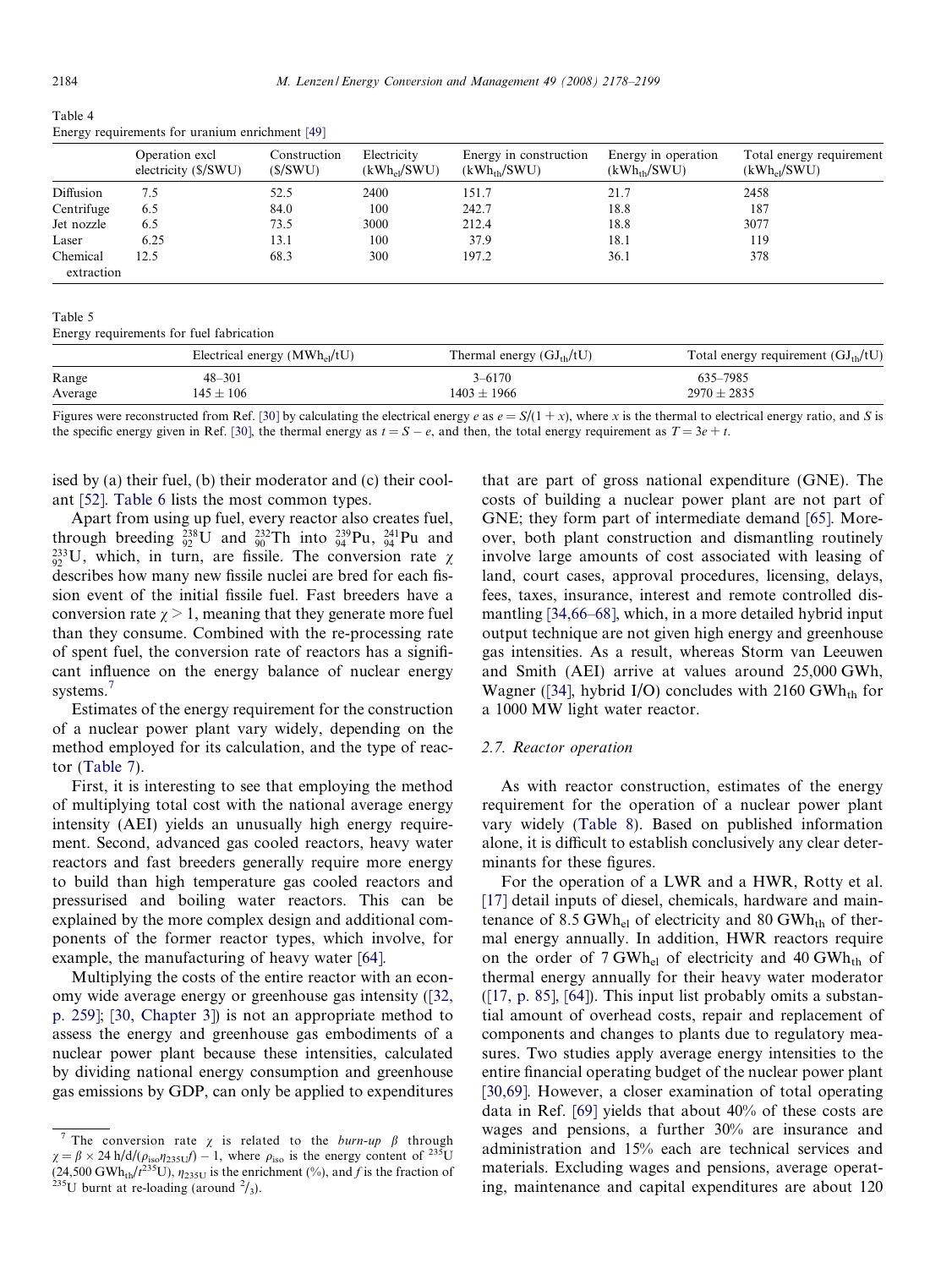<span id="page-7-0"></span>Table 6 Common reactor types and their characteristics [\[44,48\]](#page-19-0)

| Reactor type                             | Fuel<br>(concentration)                        | Moderator Coolant          |                            | Operating<br>temperature rate<br>$(^{\circ}C)$ | Conversion Comments |                                                                                                      |
|------------------------------------------|------------------------------------------------|----------------------------|----------------------------|------------------------------------------------|---------------------|------------------------------------------------------------------------------------------------------|
| Pressurised water (PWR) $UO2$ (3%)       |                                                | $H_2O$                     | $H_2O$                     | 320                                            | 0.55                | Separate coolant and steam cycles;<br>often used on military ships                                   |
| Boiling water (BWR)<br>Heavy water (HWR) | UO <sub>2</sub> (3%)<br>UO <sub>2</sub> (0.7%) | $H_2O$<br>D <sub>2</sub> O | $H_2O$<br>D <sub>2</sub> O | 290<br>310                                     | 0.6<br>0.8          | Identical coolant and steam cycles<br>Needs high amount of moderator material.<br>CANDU type, Canada |
| Gas-cooled graphite<br>(GGR)             | $U(0.7\%)$                                     | Graphite                   | CO <sub>2</sub>            | 410                                            | 0.8                 |                                                                                                      |
| Advanced gas-cooled<br>graphite $(AGR)$  | UO <sub>2</sub> (2.6%)                         | Graphite                   | CO <sub>2</sub>            | 650                                            | 0.6                 | Magnox type, UK                                                                                      |
| High-temperature (HTR)                   | UO <sub>2</sub> /ThO <sub>2</sub><br>(93%)     | Graphite                   | Helium                     | >750                                           | 0.7                 | Can generate high-temperature process heat.<br>Used to burn off stocks of weapon-grade fuel          |
| Fast breeder (FBR)                       | UO <sub>2</sub> /PuO <sub>2</sub><br>(18%)     | $\overline{\phantom{0}}$   | Sodium<br>(Na)             | 550                                            | 1.2                 |                                                                                                      |
| Water-graphite (WGR)                     | UO <sub>2</sub> (1.8%)                         | Graphite                   | H <sub>2</sub> O           | 280                                            | 0.6                 | RBMK type, Cernobyl                                                                                  |
| Heat reactor (HR)                        | $UO2$ (1.8–3%)                                 | $H_2O$                     | $H_2O$                     | 210                                            | 0.6                 | For district heating and water desalination. Large volume<br>of coolant provides inherent safety     |

Table 7

Energy requirements for the construction of a 1000 MW nuclear power plant

|             | Energy requirement $(GWh_{th}/GW_{el})$ |      |        |    | Number of studies |     |  |
|-------------|-----------------------------------------|------|--------|----|-------------------|-----|--|
|             | <b>PA</b>                               | I/O  | AEI    | PA | I/O               | AEI |  |
| LWR         |                                         | 2412 |        |    | $\overline{2}$    |     |  |
| <b>BWR</b>  |                                         | 3613 |        |    | $\overline{2}$    |     |  |
| <b>PWR</b>  | 1177                                    | 3523 | 17,198 |    | 9                 | 4   |  |
| <b>HTGR</b> |                                         | 3307 |        |    | 2                 |     |  |
| <b>HTR</b>  |                                         | 3518 |        |    | $\mathfrak{D}$    |     |  |
| <b>FBR</b>  |                                         | 5238 |        |    | $\mathfrak{D}$    |     |  |
| <b>HWR</b>  |                                         | 5997 |        |    | 6                 |     |  |
| AGR         |                                         | 6202 |        |    | $\mathcal{D}$     |     |  |

 $AEI = Method$  of multiplying total cost with the national average energy intensity,  $I/O = Input$  output based hybrid analysis,  $PA =$  process analysis. After Refs. [\[17,30,31,34,42,47,48,53–62\].](#page-19-0) Further details in Ref. [\[63\]](#page-20-0).

Table 8 Energy requirements (GWh<sub>th</sub>/year) for the operation of a  $1000 \text{ MW}$ nuclear power plant [\[63\]](#page-20-0)

|         | Energy requirement $(GWh_{th}/GW_{el}/y)$ |
|---------|-------------------------------------------|
| Range   | 38-889                                    |
| Average | $255 \pm 227$                             |

1990 US\$/kW<sub>el</sub>/y [\[69\],](#page-20-0) which agrees with a figure of 100 M\$/GWel/y quoted by Storm van Leeuwen and Smith [\[30\].](#page-19-0) Converting the cost breakdown in Ref. [\[69\]](#page-20-0) with energy intensities between 10 and 50 MJ/\$ yields an energy requirement of about 300 GWh<sub>th</sub>/y for a 1000 MW reactor, which is close to the average in Table 8.

## 2.8. Decommissioning

At the end of its life, a typical nuclear reactor poses the task of disposing of about 10,000 tonnes of medium to high level radioactive waste, some 10,000 tonnes of low to medium level radioactive waste and some 100,000 tonnes of non-active materials [\[44,70\].](#page-19-0) Radioactive materials have to be disposed of just as tailings, tails, spent fuel and fission products, depending on their radioactivity levels. Most of the radioactivity (99%, [\[71\]](#page-20-0)) is contained in the high level waste. Table 9 gives a comparative overview of radioactivity levels.

Heinloth [\[44\]](#page-19-0) gives crude estimates for the cost of dismantling a nuclear reactor as typically in the order of 1/4 of the cost for its construction. A more detailed assessment is Komorowski and Meuresch's [\[72\]](#page-20-0) account of cost for the decommissioning of reactors (both research and commercial types), waste repositories and re-processing plants. These authors state the example of the German Niederaichbach plant as the first completely disassembled nuclear reactor in Europe [\[67,73,74\]](#page-20-0). They note, however, that their cost figures may not be representative because the highly

Table 9 Comparative overview of radioactivity levels [\[44\]](#page-19-0)

|                               | Radioactivity $(Bq/m^3)$                                                      |
|-------------------------------|-------------------------------------------------------------------------------|
| Fuel during reactor operation | $5 \times 10^{17}$                                                            |
| High-level waste              | $>3.7\times10^{14}$ ( $>10^{4}$ Ci/m <sup>3</sup> )                           |
| Medium-level waste            | $3.7-37 \times 10^{13}$ (10 <sup>3</sup> -10 <sup>4</sup> Ci/m <sup>3</sup> ) |
| Plutonium                     | $5 \times 10^{13}$                                                            |
| Low-level waste               | $\langle 3.7 \times 10^{13} \ ( \le 10^{3} \text{ Ci/m}^{3} )$                |
| Uranium (natural)             | $5 \times 10^8$                                                               |
| People (natural)              | $10^5$                                                                        |
| Granite (natural)             | $10^5$                                                                        |
| Water (natural)               | $10^2 - 10^4$                                                                 |
| Air (natural)                 | $10 - 10^2$                                                                   |

Radioactivity is defined by the number of decay events per unit of time. Its measures are the Becquerel (Bq; 1 Bq  $=$  1 decay per second) and the Curie (Ci; 1 Ci =  $3.7 \times 10^{10}$  Bq).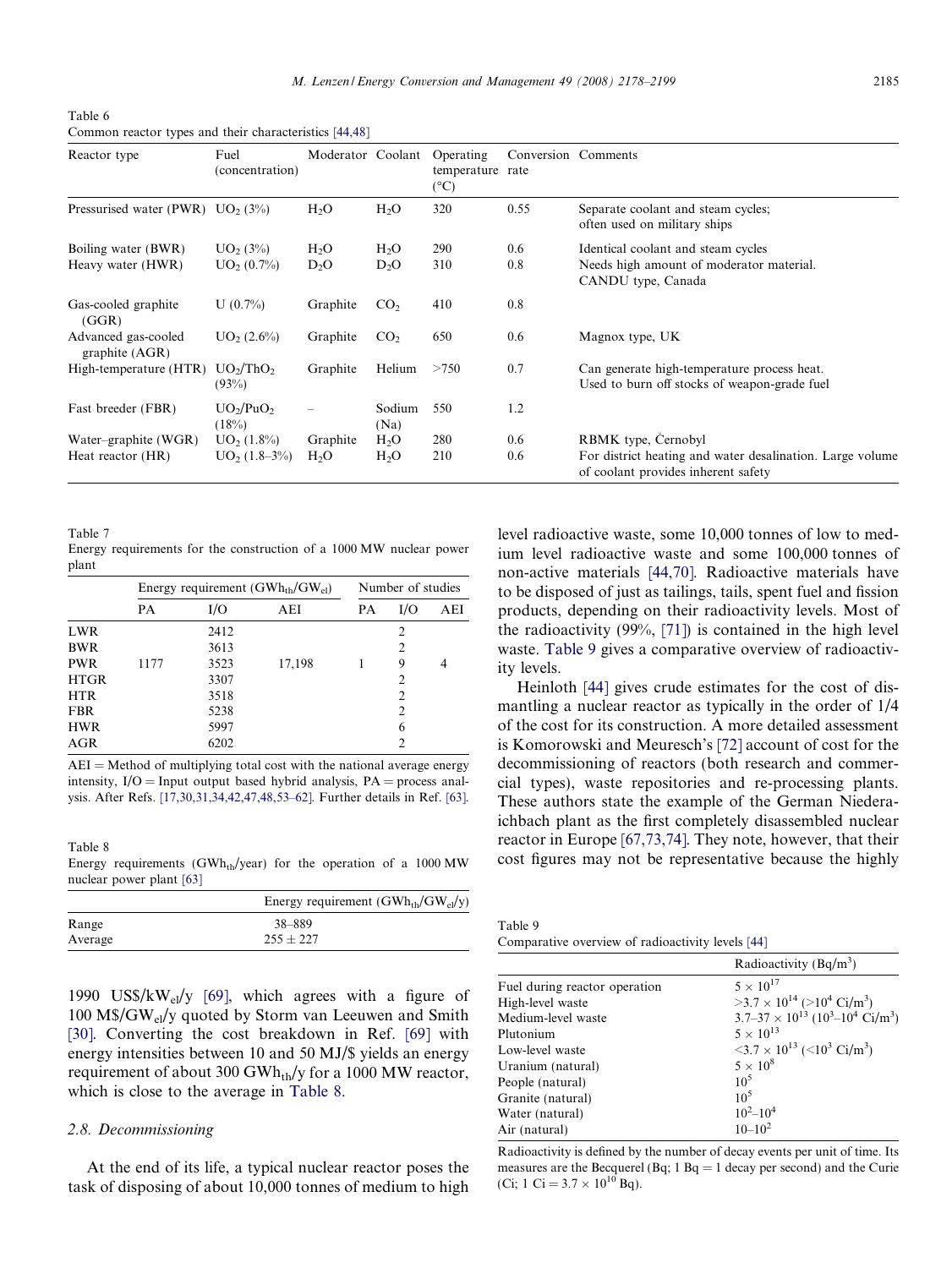Table 10 Decommissioning cost for German nuclear installations  $(10^6 \text{ DM}, \text{ after } [72])$  $(10^6 \text{ DM}, \text{ after } [72])$  $(10^6 \text{ DM}, \text{ after } [72])$ 

| Plant                                          | Construction cost<br>(inflated) | Planned decommissioning<br>cost | Idling cost since ceasing<br>operation | Total decommissioning<br>cost |
|------------------------------------------------|---------------------------------|---------------------------------|----------------------------------------|-------------------------------|
| Commercial HTR Hamm-Uentrop<br><b>THTR-300</b> | 6997                            | 642                             |                                        | 642 (9%)                      |
| Commercial FBR Kalkar SNR-300                  | 10.033                          | 239                             | 26                                     | 265(3%)                       |
| Small reactor Niederaichbach                   | 444                             | 279                             | 147                                    | 426 $(96\%)$                  |
| Small reactor Karlstein                        | 229                             | 98                              | 101                                    | 199 (87%)                     |
| Experimental reactor Karlsruhe                 | 1019                            | 529                             | 86                                     | $615(60\%)$                   |
| Multi-purpose reactor Karlsruhe                | 404                             | 439                             | 86                                     | 525 (130%)                    |
| Research reactor Karlsruhe                     | 174                             | 245                             | 63                                     | 308(177%)                     |
| Experimental reactor Jülich                    | 219                             | 358                             | 147                                    | 505 (231\%)                   |
| Re-processing plant Karlsruhe                  | 458                             | 3354                            | 272                                    | 3626 (792%)                   |
| Repository shaft Asse                          | 380                             | 234                             | 18                                     | 252(66%)                      |

variable durations and delays of the legal procedures preceding the decommissioning incurred variable idling costs (see also [\[74\]\)](#page-20-0), and the decommissioning of German nuclear installations in the 1990s generally occurred not because their end of life was reached but because of a change in the political consensus at the time.

The German data are highly variable but give an indication that large commercial reactors attract lower decommissioning cost (about 10% of construction cost) than small, experimental reactors (around 100%, compare also Ref. [\[75, p. 16–7\]](#page-20-0)). The International Atomic Energy Association estimates decommissioning cost of commercial facilities to be in the order of 250–500 million US\$ [\[68,75\].](#page-20-0) Even though the decommissioning of a single enrichment or conversion plant may cost more than that of a power plant, the latter dominate decommissioning cost for the whole fuel cycle [\[75, p. 24\]](#page-20-0). In their energy analysis, the World Nuclear Association [\[9\]](#page-18-0) provides five figures for decommissioning of existing nuclear power plants, ranging between 4.3 PJ and 6.2 PJ.<sup>8</sup> Assuming energy requirements of 4100 GWhth  $\approx$  15 PJ, decommissioning represents about 35% of construction (see Table 10).

In contrast with these estimates, Storm van Leeuwen and Smith [\[30,32\]](#page-19-0) argue for safeguarding periods ranging from decades to a century before the actual dismantling of the reactor. For the decommissioning stage, these authors distinguish two options. In the ''environmentally responsible" option, which includes safeguarding, clean up, demolition, dismantling, packaging and permanent disposal, costs of 200% of the construction costs are incurred. In the "après nous le déluge" option, the plant is safeguarded but not disposed of at all, incurring 100% of construction costs. These costs are multiplied, as with construction and operation, with the national average energy intensity. The critique about the AEI method stated in Section [2.6](#page-5-0) applies to this stage as well.

# 2.9. Fuel re-processing

In typical light water reactors, fuel bundles are removed from operation once the concentration of neutron absorbing fission products is high enough to affect adversely the reactor's criticality. At this point, the concentration of  $^{235}_{92}$ U has decreased to below 1%. Typically, a 1000 MW nuclear power plant produces about 25–30 tonnes of spent fuel per year [\[44\]](#page-19-0), which can be either disposed of as waste, or re-processed. If re-processed, the spent fuel bundles are cut, and the fuel is dissolved and separated into its constituents, which are  $95\% \frac{238}{92}U$ ,  $1\% \frac{235}{92}U$ , about  $1-2\%$  plutonium isotopes,  $2-3\%$  radioactive fission products  $(^{85}Kr, )$ <sup>129</sup>I,  ${}^{3}_{1}H$ , etc.) and less than 0.1% trans-uranic elements. Uranium and plutonium are precipitated from the solution and fabricated into new fuel assemblies [\[44,48\].](#page-19-0) The separation of isotopes during re-processing is performed using the centrifuge method (see Section [2.4](#page-4-0)). Starting from spent fuel,  $^{235}_{92}$ U has to be enriched to a higher degree, compared with conventional enrichment of natural uranium, because of the presence of  $^{236}_{92}U$  impurities that act as a neutron absorber.

Re-processing reduces both the requirement for natural uranium and the volume of waste to be disposed. Rotty et al. [\[17\]](#page-19-0) report values of about 30 GWhel of electricity and  $150 \text{ GWh}_{\text{th}}$  of thermal energy annually for a 1000 MW light water reactor.

#### 2.10. Nuclear waste storage

Spent fuel emits radiation principally from fission fragments (for example, krypton  ${}^{85}$ Kr, iodine  ${}^{129}$ I, and tritium  ${}^{3}_{1}H$ ). This spent fuel is transferred into storage ponds and either re-processed or prepared for permanent disposal. Waste from spent fuels and re-processing is classified as high level radioactive  $(>10^4$ Ci m<sup>-3</sup>). However, most of the fission fragments are short lived, so that before transferring this type of waste to central disposal facilities, they are, except for  ${}^{85}$ Kr, encased in either glass (vitrified), concrete and/or metal and kept in ponds in the vicinity of the reactor for a time sufficient to allow their

<sup>8</sup> Bruce A 5.2 PJ, Bruce B 4.3 PJ, Darlington 4.5 PJ, Pickering A 5.7 PJ, Pickering B 6.2 PJ [\[9\]](#page-18-0).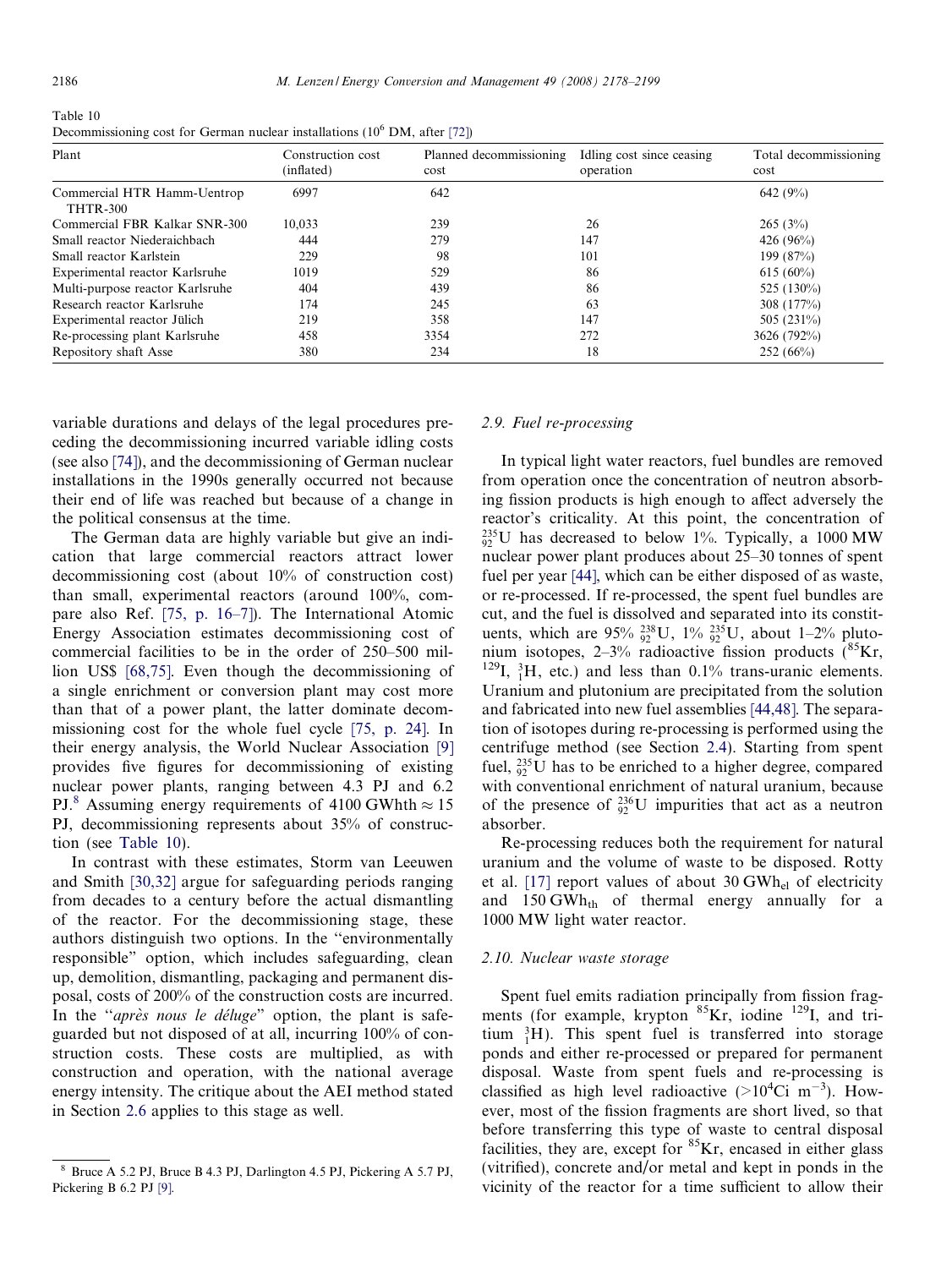concentration (and radioactivity) to subside to less than 1% of its original magnitude [\[48,76\].](#page-19-0)

Rotty et al. [\[17\]](#page-19-0) state that most of the energy requirement in this stage is for process materials such as concrete for encasing and steel for storage canisters. However, the scope of their life cycle assessment and, in particular, whether it includes construction of the final repositories is unclear. They report values of about  $167 \text{ MWh}_{el}$  of electricity and 1800 MWh<sub>th</sub> of thermal energy annually for storing the waste from a 1000 MW light water reactor. In Rotty's analysis, most of this energy is expended for ongoing operation rather than for construction of the disposal facilities.

Corresponding figures by the Australian Coal Associa-tion [\[42\]](#page-19-0) are substantially higher at 1997  $MWh_{el}$  of electricity and 14,733  $MWh_{th}$  of thermal energy. This study only deals with the storage of high level active spent fuel, yielding specific energy requirements of about 80 MWh $_{el}$ /t fuel and  $600 \text{ MWh}_{th}/t$  fuel. White and Kulcinski's [\[53\]](#page-19-0) figure is comparable at 172  $TJ_{th}$  per GWy and, if applied only to operational waste at the power plant, corresponds to about 400 MW $h_{th}$  per tonne of radioactive material. The Australian Coal Association states storage to represent about 4% of a diffusion enriched nuclear cycle [\[42\].](#page-19-0) White and Kulcinski's figure is about 9% for a centrifuge enriched cycle [\[53\]](#page-19-0).

By far the highest of all reported energy requirements for waste storage are calculated from cost data (151–1340 2000\$/kg heavy metals) by Storm van Leeuwen and Smith [\[30\].](#page-19-0) Multiplying by the national average energy intensity yields 440 MWh<sub>el</sub>/t fuel and 2200 MWh<sub>th</sub>/t fuel. The critique about the AEI method stated in Section [2.6](#page-5-0) applies here as well.

#### 2.11. Nuclear waste disposal

In addition to decommissioning the plant, there are a number of stages in the nuclear fuel cycle that produce radioactive waste [\[40,75,77\].](#page-19-0) The first one is the mining and milling stage, where the remainder of the ore after extraction of uranium (the ''tailings") have to be kept away from the environment. This is often done in specially engineered mined out pits [\[39,78,79\].](#page-19-0) Waste from mining and milling is classified as low level radioactive  $(<10^3 \text{ Ci m}^{-3})$ .

The second stage to produce radioactive waste is enrichment. After concentration of  $^{235}_{92}$ U from 0.7% to above 3% (typical for light water reactors), the depleted stream (the "tails") is discarded. Waste from enrichment contains less  $^{235}_{92}$ Uthan natural uranium. Small quantities of this waste are used for radiation shielding and for mixed oxide (MOX) fuel production [\[39\].](#page-19-0)

The third stage is the operation of nuclear reactors, where structural components such as fuel rod tubes become contaminated. Typically, a 1000 MW nuclear power plant produces about 13 tonnes of contaminated structural material annually [\[44\]](#page-19-0). Waste from operation is classified as medium level radioactive  $(10^3 - 10^4 \text{Ci m}^{-3})$ .

Fourth, spent fuel needs to be disposed after being stored in ponds in the vicinity of the reactor for a time sufficient to allow their concentration (and radioactivity) to subside.

Fifth, re-processing requires conversion and enrichment, which, in turn, leaves depleted uranium as a waste product. This can be stored either as  $UF_6$ , or as  $U_3O_8$ , with the HF being recycled [\[41\]](#page-19-0).

Finally, at the end of the power plant's life, about 10,000 tonnes of medium to high level radioactive waste and some 10,000 tonnes of low to medium level radioactive waste have to be disposed of.

At present, low and medium level radioactive wastes are routinely disposed of in near surface strata such as abandoned mines. High level wastes are proposed to be disposed of in deep geological formations such as salt domes or granite bodies, which are required to exhibit a lack of contact with ground water, tectonic stability, sufficient heat conductivity and low permeability for radionuclides [\[77\]](#page-20-0). It is impossible to avoid completely the solution of radionuclides in circulating ground water because (a) every rock formation is, in principle, water permeable and (b) every container material is, in principle, water soluble or corrodible. However, it is also not necessary to absolutely hermetically seal radioactive wastes. Natural uranium and thorium is naturally dissolved into ground water at some small rate, and it is sufficient that the projected rate of release does not significantly exceed the natural rate [\[44\]](#page-19-0).

The disposal stage is perhaps the most difficult to analyse of all stages because there are not many comprehensive studies on commercially operating nuclear waste facilities. The Swedish nuclear plant operator Vattenfall keeps low level waste inside the power plant, or buried at an on site facility. Intermediate level waste (such as contaminated reactor components) is transferred to a final repository (SFR Forsmark) consisting of vaults 50 m below the sea floor in 5 m deep water. The intermediate level waste deposited there requires on the order of 500 years to decay to background activity. High level waste (HLW) is kept for 30 years at Sweden's central interim storage facility for spent nuclear fuel (CLAB Oskarshamn), consisting of vaults located 25–30 m below ground. Spent fuel is stored there in deep pools of water in order to enable cooling to a temperature sufficiently low to enable final disposal. After 30 years, the waste is planned to be encapsulated in concrete or sealed in copper canisters and placed in a deep repository (at approximately 500 m depth). As of 2004, the location of this repository was not yet determined [\[40\]](#page-19-0).

There are a number of studies that, in addition to storage, deal more comprehensively with waste management and include longer term disposal stages. These studies conclude that overall waste management is responsible for 5–9% [\[46\],](#page-19-0) 14% [\[80\]](#page-20-0) and 13% [\[81\]](#page-20-0) of greenhouse gas emissions, respectively. The Environmental Product Declaration for Torness drew on input from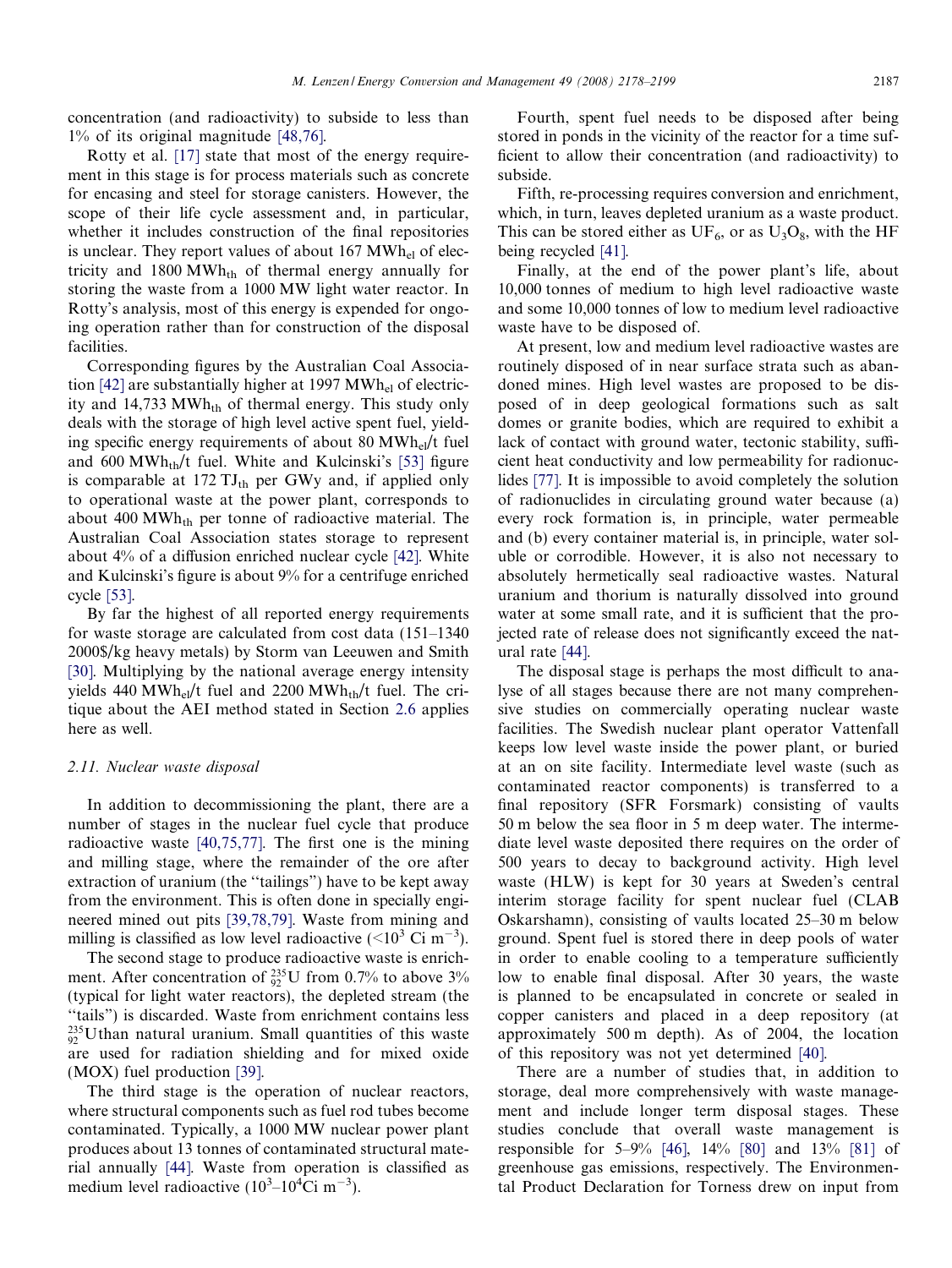a reference scenario for waste management [\[82\].](#page-20-0) Applying realistic energy intensities ([\[56,57,83–86\],](#page-19-0) further details in Ref. [\[63\]\)](#page-20-0) to the data for this scenario yields energy embodiments of about 47 and 380 GWh<sub>th</sub>, respectively (Table 11).

Including 3 MW of electricity input over 40 years [\[82, p.](#page-20-0) [10\]](#page-20-0) yields the breakdown in Table 12.

By far the highest of all reported energy requirements for high level waste disposal are calculated from cost data (monetary values not stated) by Storm van Leeuwen and Smith [\[30\].](#page-19-0) Applying the national average energy intensity method yields  $3500 \text{ MWh}_{th}$  per tonne of HLW. As with waste storage, the critique about the AEI method stated in Section [2.6](#page-5-0) applies to this stage as well.

Storm van Leeuwen and Smith [\[30\]](#page-19-0) distinguish two kinds of intermediate and low level waste: operational wastes (conditioning and disposal) and enrichment tails of depleted uranium (re-conversion, conditioning and disposal). Depleted uranium forms the bulk of these ILW/ LLW waste products, with an energy requirement of about  $470 \text{ MWh}_{th}$  per tonne. Most of this energy requirement is for re-conversion of the  $UF_6$ , and the per tonne coefficient is derived from data for conversion (see Section [2.3\)](#page-3-0). In comparison, the Environmental Product Declaration for Torness [\[82\]](#page-20-0) yields less than 100  $MWh_{th}$  per tonne of general ILW/LLW waste (Table 12).

| Table 11                                                            |
|---------------------------------------------------------------------|
| Material and energy inputs into the construction of ILW/LLW and HLW |
| waste repositories                                                  |

| ILW/LLW<br>facility | 000 t | GWh  | <b>HLW</b><br>facility | 000t  | GWh   | MJ/kg |
|---------------------|-------|------|------------------------|-------|-------|-------|
| Reinforced steel    |       |      |                        | 5.2   | 84.7  | 58.5  |
| Stainless steel     | 0.5   | 16.6 |                        |       |       | 111.6 |
| Concrete            | 24.1  | 11.4 |                        | 372.6 | 177.3 | 1.7   |
| Copper              |       |      |                        | 3.2   | 117.7 | 131.0 |
| Cement              | 8.3   | 19.1 |                        |       |       | 8.3   |
| Totals              | 32.9  | 47.1 |                        | 381.0 | 379.8 |       |

Table 12

Total deposited waste mass, and energy requirements of ILW/LLW and HLW waste management

|                                                | High-level<br>waste | Intermediate-<br>level waste | Low-level<br>waste |
|------------------------------------------------|---------------------|------------------------------|--------------------|
| Mass (tonnes)                                  | 3192                | 10,138                       | 32,923             |
| Construction energy<br>$(GWh_{th})$            | 380                 | 47                           |                    |
| Electricity (GWhel)                            | 1051                | 1051                         |                    |
| Total energy $(GWh_{th})$                      | 3533                | 3201                         |                    |
| Construction energy per<br>tonne $(MWh_{th})$  | 119                 | 1                            |                    |
| Electricity per tonne<br>$(MWh_{el})$          | 329                 | 24                           |                    |
| Total energy per tonne<br>(MWh <sub>th</sub> ) | 1107                | 74                           |                    |

Finally, Storm van Leeuwen and Smith [\[30\]](#page-19-0) quantify the energy requirements for restoring the mine site to ''green fields" conditions, which primarily involves neutralising and immobilising the mine tailings. Immobilisation is assumed to be achieved by sandwiching the mine tailings between bentonite layers. The authors note that this process is based on their own hypothetical model, and that, in reality, mine tailings are not treated in this manner. They state specific energy requirements of  $1.25 \text{ MWh}_{th}$  per tonne of tailings.

# 2.12. Transport

There is a large body of literature on energy and greenhouse gas intensities of transport modes [\[87–98\]](#page-20-0), reported as either monetary intensities (MJ and kg  $CO<sub>2</sub>$ -e per unit of transport revenue/cost in\$), or as physical intensities (MJ and kg  $CO<sub>2</sub>$ -e per unit of transport task in net tonne kilometres, ntkm). Lenzen [\[99\]](#page-20-0) presents a comparison between energy intensities obtained from input output analysis and process analysis of the Australian freight system.

## 2.13. Summary: energy and greenhouse gas intensities

In this work I have reviewed a large number of studies on the energy balance and greenhouse gas emissions associated with the nuclear fuel cycle or components thereof. A sizeable portion of these proved rather inaccessible for further analysis because

- some older reports are out of print and unavailable in electronic format,
- some reports are written in Japanese (I could evaluate only English and German reports) and
- many reports do not reveal critical details and assumptions.

Amongst those reports not evaluated for lack of detail is a 2006 Japanese study by Tokimatsu et al. [\[100\]](#page-20-0) evaluating the  $CO<sub>2</sub>$  consequences of the Japanese economy under various nuclear scenarios, ranging from complete phase out to scenarios involving new generation fast breeder reactors. Similarly, the 2006 evaluation by Fthenakis et al. [\[101\]](#page-20-0) for the entire US power system appears very thorough but does not reveal a lot of detail, thus warranting further investigation of the data sources. Finally, many of the older studies [\[34,57,60–62,102\]](#page-19-0) focus on the dynamic transition of the energy supply system of a whole economy. Such analyses, involving a mix of power supply options, are more realistic and informative than a static life cycle assessment, but because of a lack of comparability, these are not reported here.

The most detailed of all studies reviewed are probably the early study of US reactor types by Rotty et al. [\[17\]](#page-19-0), Storm van Leeuwen and Smith's general analysis [\[30\]](#page-19-0) and the Environmental Product Declaration by Sweden's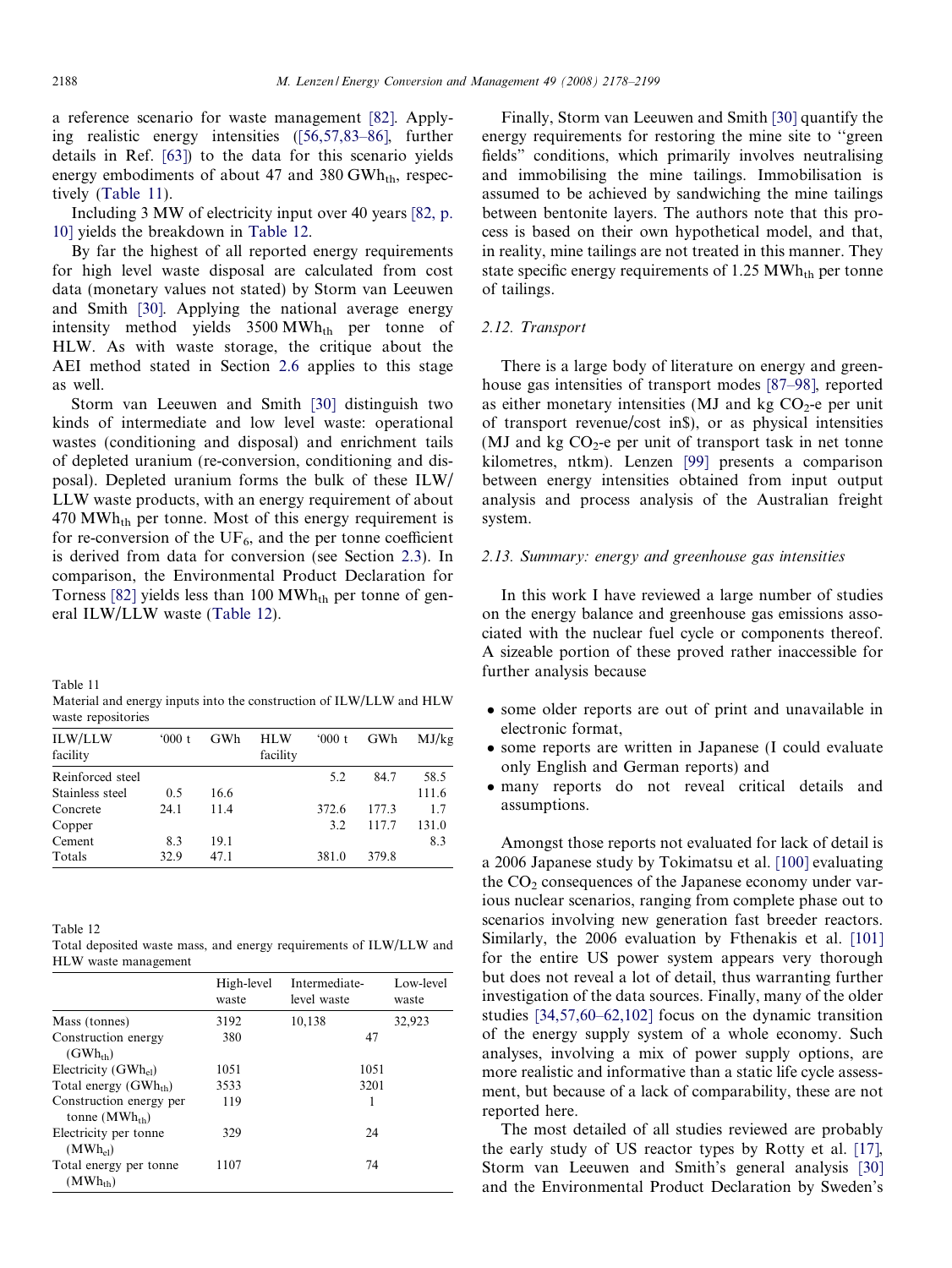<span id="page-11-0"></span>Vattenfall [\[40,80\].](#page-19-0) Rotty et al.'s study is detailed in listing all energy requirements, and in that, it includes auxiliary services and upstream energy through input output analysis. Storm van Leeuwen and Smith's analysis covers all stages of the nuclear fuel cycle, however, it has been the subject of considerable controversy [\[9–12\].](#page-18-0) Vattenfall's study contains a detailed life cycle material inventory and transport tasks, however, it omits the energy and greenhouse gas impacts of many upstream contributions as well as auxiliary services such as insurance etc.<sup>9</sup>

As can be expected from the preceding review of fuel cycle stages, the results of energy intensities vary considerably amongst studies. Greenhouse gas intensities vary even more because of the additional influence of the fuel mix, or greenhouse gas intensity of the background economy. This is amply demonstrated in Fthenakis' study of the US [\[101\],](#page-20-0) Andseta et al.'s comparative study of Canada [\[64\]](#page-20-0), Lewin's assessment of nuclear plants in the German grid [\[104\]](#page-20-0) and the report by Dones et al. on European countries [\[46,105,106\]](#page-19-0).

[Table 13](#page-12-0) summarises all studies examined in this review. The most important plant parameters are given, such as technology vintage (year), assumed lifetime and load factor, uranium concentrations in ores, fuel and enrichment tails and the conversion rate of the whole fuel cycle. The column 'Stages covered' uses acronyms for the fuel cycle stages covered in this Section (see table caption), followed by bracketed numbers representing the percentage of the respective stage's requirement in the entire energy or greenhouse gas balance (compare with an overview by van der Vate [\[107\]\)](#page-21-0). All available information was extracted from the literature.

#### 3. Meta-analysis

Section [2](#page-1-0) has clearly demonstrated the large range of estimates of energy in the nuclear fuel cycle. Clearly, there exist considerable variability, which could, on one hand, be caused by real differences in energy and greenhouse gas characteristics of different technology choices and countries and, on the other hand, be the result of methodological aberrations, such as systematic errors or deliberate scope settings. As a first approach to analysing this variability, I apply multiple regression in order to elucidate factors influencing energy and greenhouse gas intensities of nuclear power. This regression is followed by a more detailed sensitivity analysis aiming at estimating the importance of a number of design parameters.

# 3.1. Multiple regression

[Table 14](#page-16-0) identifies seven main influences on energy intensity estimates, which are subjected to multiple regression.<sup>10</sup> The explained variable is the normalised energy intensity (in  $GWh_{th}/GWh_{el}$ , see Eq. [\(3\)\)](#page-1-0).

The multiple regression of data in [Table 13](#page-12-0)  $(R^2 = 0.912)$  yields good agreement with expected trends ([Table 15](#page-16-0)). $^{11}$ 

The energy intensity of nuclear power, normalised to a 35 year lifetime at 80% load, can be explained by

$$
\eta_{\text{norm}} = -0.025 \times ore + 0.079 \times enrich + 0.174 \times tails \n- 0.049 \times conv - 0.00009 \times year \n+ 0.062 \times meth + 0.099 \times scope.
$$
\n(6)

The *m* values in [Table 15](#page-16-0) correspond to the coefficients in the regression equations; the  $\Delta m$  values are their standard errors. The t values in [Table 15](#page-16-0) are the results of a t-test (test for significance) for each variable. The most significant variable is the enrichment method, with centrifuges yielding a lower energy intensity than diffusion plants. The influence of the ore grade is significantly negative, i.e. richer ores mean lower energy intensity. The third significant variable is the method employed: PA yields low, I/O intermediate, and AEI high energy intensities. Increasing the scope naturally always increases the energy intensity, which is reflected in a positive coefficient. Also clearly, recent technologies are slightly more energy efficient than older ones. The choice of enrichment assay also has a strong and significant influence. As explained in Section [2.4](#page-4-0), the choice of tails assay represents a compromise between the (monetary and energy) cost of uranium feed and separative work, but in general, higher tails assays improve the energy balance. A high conversion rate means that a high percentage of fission products (for example, plutonium) are used as reactor fuel, either through higher burn up or through re-processing, and this appears to improve the energy intensity.

Thus, using the multiple regression formula, an ideal life cycle assessment (i.e. full scope, modern reactors, specified ore and enrichment conditions) can be simulated from incomplete and variable literature data. For example, a modern ( $year = 2006$ ) PWR in once through mode  $\text{(conv} = 0.55)$ , supplied with uranium from typical Australian ore (*ore* = 0.15 %), enriched using 70% centrifuges (enrich = 1.3) with tails =  $0.25\%$  tails assay, assessed using an input output based hybrid analysis (*meth* = 2) covering the full nuclear fuel cycle ( $scope = 1$ ) results in a regressed energy intensity of  $\eta_{norm} = 0.124$ .

With regard to the greenhouse gas intensity, it is not possible to regress the figures in [Table 13](#page-12-0) because they depend on additional parameters such as the greenhouse

Vatenfall's EPD document [\[80, p. 12\]](#page-20-0) states systematic underestimations to be less than 7.5%. Given the substantial omissions of upstream energy and greenhouse gas requirements as well as service inputs, the truncation error is probably higher than 20% (compare [\[103\]\)](#page-20-0).

<sup>&</sup>lt;sup>10</sup> Compare a regression of wind energy studies in [\[119\]](#page-21-0).<br><sup>11</sup> Missing values in [Table 13](#page-12-0) were replaced with averages over all studies.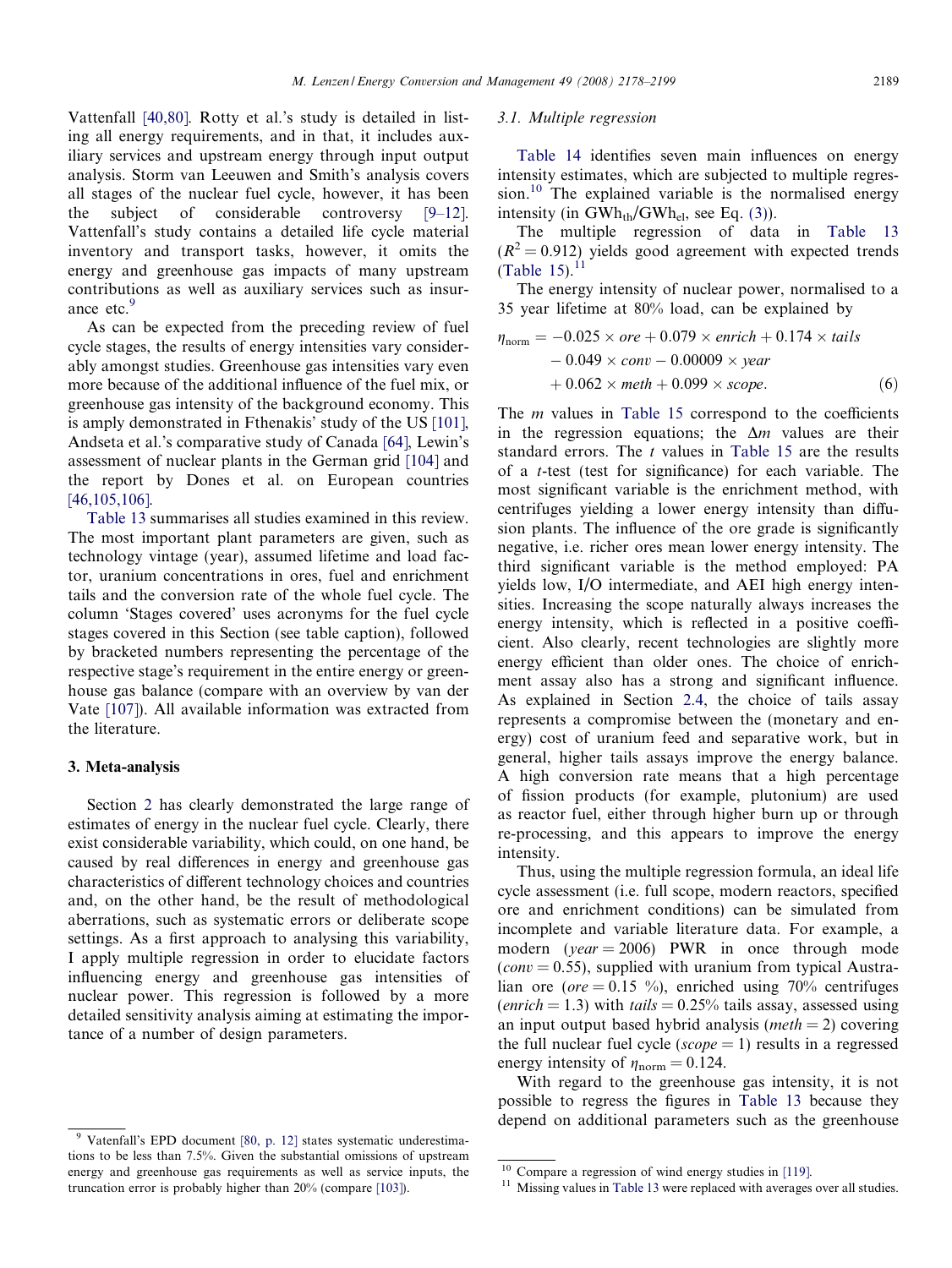<span id="page-12-0"></span>Table 13a Results of energy studies of nuclear power systems

| $1/R_1\left(\frac{kW_{h_{th}}}{kW_{h_{el}}}\right)$<br>$(MW_{el})$ (y)<br>study<br>(%)<br>$(\%o)$                                                |                                                              |
|--------------------------------------------------------------------------------------------------------------------------------------------------|--------------------------------------------------------------|
| 1973 HWR<br>1000<br>25<br>60<br>3.1<br>Df<br>0.22<br>I/O<br>2.1<br>$\lceil 31 \rceil$                                                            | M(2)L(2)V(2)E(69) F(1)C(16)O(10)<br><b>SGHWR</b>             |
| 1000<br>25<br>60<br>Df<br>6.5<br>1974 HTR<br>3.1<br>0.31<br>I/O                                                                                  | [108]<br>M(1)L(1)V(1)E(85)F(0)C(11)O(0)<br><b>TNPG</b>       |
| $[31]$                                                                                                                                           | design                                                       |
| 1975 FBR<br>1000<br>25<br>100<br>18.0<br>1.0<br>0.04<br>I/O<br>M(0)L(0)V(0)EFOR(11)C(89)<br>[61]<br>$\overline{\phantom{a}}$                     | Data in $[57]$                                               |
| 1975 HWR<br>25<br>3.1<br>0.72<br>1000<br>60<br>0.07<br>I/O<br>$\lceil 31 \rceil$                                                                 | Pickering<br>M(6)L(6)V(6)E(0)F(12)C(52)O(18)<br><b>CANDU</b> |
| 1000<br>3.1<br>0.72<br>1975 AGR<br>25<br>60<br>0.11<br>I/O<br>$[31]$<br>$\overline{\phantom{a}}$<br>$\overline{\phantom{m}}$                     | Oldbury A<br>M(10)L(11)V(10)E(0)F(20)C(49)O(0)               |
|                                                                                                                                                  | Magnox                                                       |
| 1975 HWR<br>1000<br>30<br>1.76<br>0.72<br>0.12<br>I/O<br>75<br>$[17]$<br>$\overline{\phantom{0}}$<br>$\overline{\phantom{0}}$                    | <b>CANDU</b><br>$M(4)L(4)V(0)E(0)F(29)CO(60)R(3)SW(0)T(1)$   |
| 75<br>0.17<br>1975 PWR<br>1000<br>30<br>1.76<br>Df<br>0.3<br>3.2<br>I/O<br>$[17]$                                                                | $M(2)L(3)V(5)E(63)F(5)CO(21)R(0)SW(0)T(0)$<br>Pu rec.        |
| <b>HTR</b><br>30<br>75<br>Df<br>I/O<br>1975<br>1000<br>1.76<br>0.3<br>93.2<br>0.66<br>0.18<br>$[17]$                                             | $233$ U rec.<br>$M(2)L(2)V(4)E(70)F(2)CO(20)R(0)SW(0)T(0)$   |
| <b>BWR</b><br>30<br>75<br>0.20<br>I/O<br>1975<br>1000<br>1.76<br>Df<br>0.3<br>2.73<br>$[17]$                                                     | $M(3)L(3)V(6)E(66)F(4)CO(17)R(0)SW(0)T(0)$<br>No rec.        |
| PWR<br>1000<br>Df<br>I/O<br>1975<br>25<br>60<br>3.1<br>2.7<br>0.20<br>$\lceil 31 \rceil$                                                         | Shearon<br>M(2)L(2)V(2)E(79)F(1)C(15)O(0)<br>Harris          |
| 30<br>3.2<br>1975 PWR<br>1000<br>75<br>1.76<br>Df<br>0.3<br>0.22<br>I/O<br>$[17]$                                                                | $M(3)L(3)V(6)E(68)F(3)CO(16)R(0)SW(0)T(0)$<br>No rec.        |
| 1975 PWR<br>1000<br>25<br>60<br>Df<br>2.6<br>0.22<br>3.1<br>I/O<br>$[31]$                                                                        | Maine<br>M(2)L(2)V(2)E(81)F(1)C(14)O(0)                      |
|                                                                                                                                                  | Yankee                                                       |
| <b>PWR</b><br>1000<br>30<br>75<br>Df<br>0.2<br>3.2<br>0.25<br>I/O<br>1975<br>1.76<br>$[17]$                                                      | $M(2)L(2)V(4)E(74)F(3)CO(14)R(0)SW(0)T(0)$<br>No rec.        |
| 1975 PWR<br>1000<br>25<br>60<br>3.1<br>Df<br>3.35<br>I/O<br>0.26<br>$\lceil 31 \rceil$                                                           | Jos M.<br>M(1)L(2)V(1)E(83)F(0)C(12)O(0)                     |
|                                                                                                                                                  | Farley                                                       |
| 1975 AGR<br>1000<br>25<br>60<br>3.1<br>Df<br>2.45<br>0.27<br>I/O<br>$[31]$                                                                       | M(2)L(2)V(2)E(80)F(1)C(15)O(0)<br>Hunterston<br>B            |
| I/O<br>1975 HTR<br>1000<br>30<br>75<br>0.06<br>Df<br>0.3<br>93.2<br>0.66<br>0.29<br>$\lceil 17 \rceil$                                           | $233$ U rec.<br>$M(10)L(33)V(2)E(42)F(1)CO(12)R(0)SW(0)T(0)$ |
| <b>PWR</b><br>30<br>1975<br>1000<br>75<br>0.06<br>Df<br>0.3<br>3.2<br>0.32<br>I/O<br>$\lceil 17 \rceil$                                          | $M(12)L(39)V(3)E(33)F(3)CO(11)R(0)SW(0)T(0)$<br>Pu rec.      |
| 1975<br><b>PWR</b><br>1000<br>25<br>60<br>Df<br>0.37<br>I/O<br>3.1<br>3.3<br>M(1)L(2)V(2)E(87)F(0)C(8)O(0)<br>$[31]$                             | Haddam                                                       |
|                                                                                                                                                  | Neck                                                         |
| 1975 PWR<br>1000<br>30<br>Df<br>3.2<br>0.46<br>I/O<br>75<br>0.06<br>0.3<br>$[17]$                                                                | $M(13)L(43)V(3)E(32)F(2)CO(8)R(0)SW(0)T(0)$<br>No rec.       |
| 1976 HWR<br>60<br>Df<br>2.1<br>0.24<br>I/O<br>1000<br>25<br>3.0<br>0.25<br>[60]                                                                  | M(2)L(2)V(2)E(69)F(1)C(21)O(3)<br><b>CANDU</b>               |
| 25<br>60<br>1976 HWR<br>0.07<br>Df<br>2.1<br>0.28<br>I/O<br>1000<br>0.25<br>[60]                                                                 | <b>CANDU</b><br>M(9)L(39)V(1)E(29)F(0)C(18)O(3)              |
| 25<br>1978<br><b>FBR</b><br>1300<br>79.9<br>0.019<br>I/O<br>FO(19)C(81)<br>$[34]$<br>$-$<br>$\overline{\phantom{0}}$<br>$\overline{\phantom{0}}$ |                                                              |
| LWR<br>1300<br>25<br>79.9<br>0.04<br>I/O<br>MLVEFO(71)C(29)<br>$[34]$<br>1978<br>$\overline{2}$<br>Ce                                            |                                                              |
| 25<br>I/O<br>1978<br><b>HTR</b><br>1300<br>79.9<br>$\overline{2}$<br>Ce<br>0.04<br>MLVEFO(66)C(34)<br>$[34]$                                     |                                                              |
| 25<br>I/O<br>HTR<br>1300<br>79.9<br>0.2<br>Ce<br>0.13<br>$[34]$<br>1978<br>MLVEFO(89)C(11)                                                       |                                                              |
| LWR<br>25<br>0.2<br>Ce<br>0.16<br>I/O<br>$[34]$<br>1978<br>1300<br>79.9<br>MLVEFO(92)C(8)                                                        |                                                              |
| 25<br>LWR<br>1300<br>79.9<br>$\overline{2}$<br>Df<br>0.18<br>I/O<br>$[34]$<br>1978<br>MLVEFO(93)C(7)                                             |                                                              |
| 1978 HTR<br>25<br>$\overline{2}$<br>I/O<br>1300<br>79.9<br>Df<br>0.21<br>MLVEFO(93)C(7)<br>$[34]$                                                |                                                              |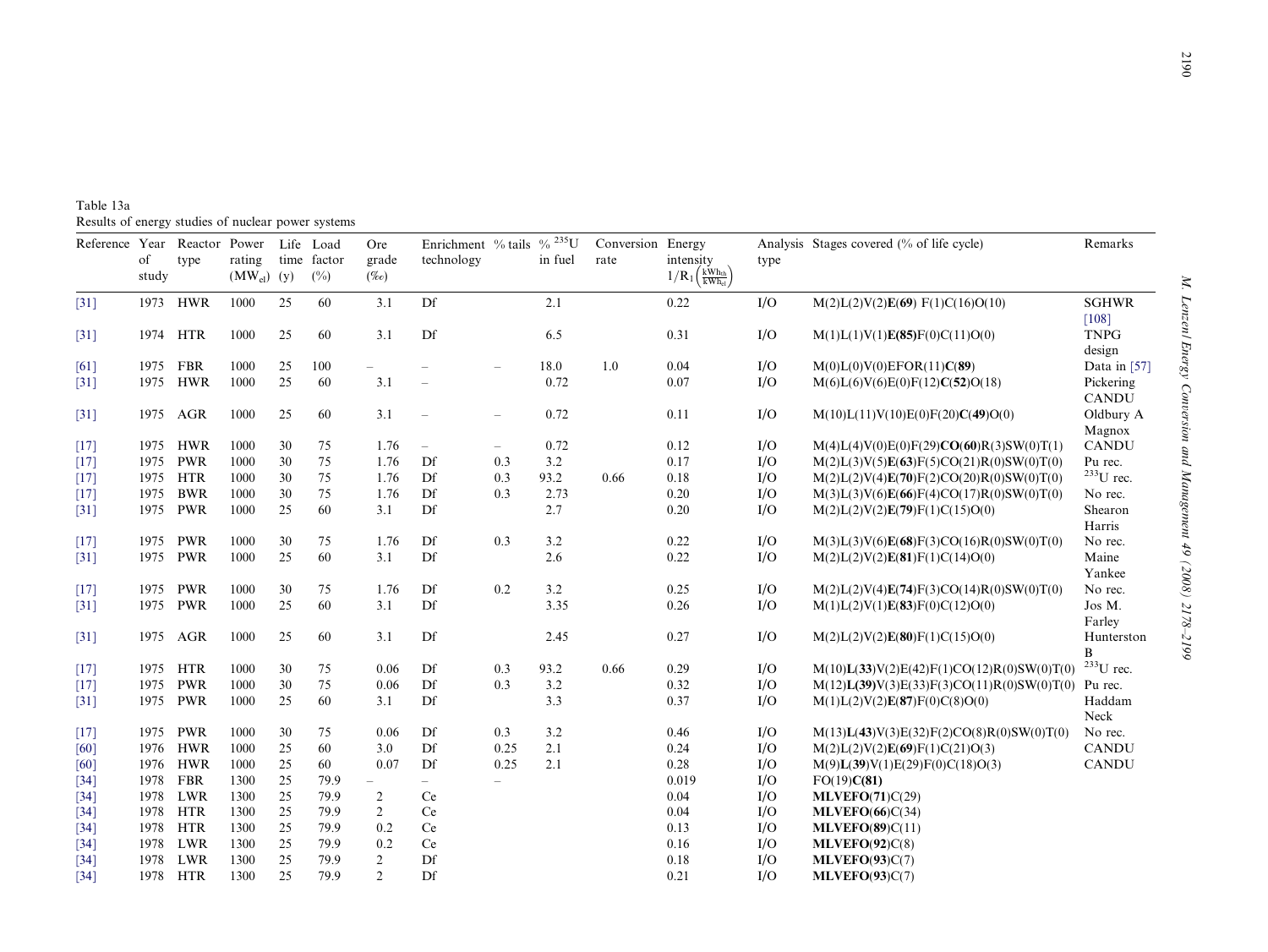| $[34]$  | 1978 | LWR        | 1300 | 25 | 79.9 | 0.2                      | Df                       |      |     |                 | 0.29              | I/O        | MLVEFO(96)C(4)                                 |                            |
|---------|------|------------|------|----|------|--------------------------|--------------------------|------|-----|-----------------|-------------------|------------|------------------------------------------------|----------------------------|
| [34]    | 1978 | <b>HTR</b> | 1300 | 25 | 79.9 | 0.2                      | Df                       |      |     |                 | 0.30              | I/O        | MLVEFO(95)C(5)                                 |                            |
| [48]    | 1983 | <b>PWR</b> | 1000 | 25 | 75   | $\approx$ 3              | Ce                       |      | 3.0 | 0.55            | 0.11              | <b>AEI</b> | MLV(12)EF(7)C(68)O(11)S(1)W(1)                 | Biblis $A^c$               |
| [62]    | 1988 |            | 1000 | 30 | 50   |                          |                          |      |     |                 | 0.85 <sup>d</sup> | <b>AEI</b> | MLVEF(12)C(67)OT(18)DSW(3)                     |                            |
| [56]    | 1992 | <b>PWR</b> | 1000 | 30 | 75   |                          | Df                       |      |     |                 | 0.19              | I/O        | $M(3)L(3)V(7)E(66)F(3)C(8)O(9)R(0)S(0)T(0)$    |                            |
| [109]   | 1996 | <b>FBR</b> | 1000 | 30 | 75   | $\overline{\phantom{0}}$ | $\overline{\phantom{0}}$ |      |     |                 | 0.009             | I/O        |                                                |                            |
| [110]   | 1999 | <b>BWR</b> | 1000 | 30 | 75   |                          | Ce                       |      |     | 30 <sup>b</sup> | 0.036             | I/O        | $ML(1)V(10)E(22)F(2)O(33)R(22)D(0)SW(10)$      | Pu recycle                 |
| [110]   | 1999 | <b>BWR</b> | 1000 | 30 | 75   |                          | Df                       |      |     | 30 <sup>b</sup> | 0.10              | I/O        | ML(1)V(4)E(81)F(1)O(11)D(0)SW(2)               |                            |
| [83]    | 2000 | <b>PWR</b> | 1000 | 40 | 86.8 |                          |                          |      |     |                 | 0.006             | PA         | COD(100)                                       | Doel 3/4                   |
| [83]    | 2000 | <b>PWR</b> | 1000 | 40 | 86.8 |                          |                          |      |     |                 | 0.018             | I/O        | COD(100)                                       | Doel 3/4                   |
| [53]    | 2000 | <b>PWR</b> | 1000 | 40 | 75   |                          | Ce                       |      | 3.0 |                 | 0.06              | I/O        | $M(5)$ <b>LVEF</b> (63)C(10)O(12)D(1)SW(9)T(0) |                            |
| [42]    | 2001 | <b>PWR</b> | 1000 | 30 | 80   | 0.2                      | Df                       |      | 3.2 |                 | 0.14              | PA         | MLE(86)V(6)C(4)S(4)                            | U from                     |
|         |      |            |      |    |      |                          |                          |      |     |                 |                   |            |                                                | Ranger<br>mine, US<br>grid |
| [46]    | 2004 | <b>PWR</b> | 1000 | 40 | 81.4 | 2.0                      | Df                       | 0.26 | 3.8 | $42.8^{b}$      | 0.03              | PA         |                                                | MOX fuel                   |
| [46]    | 2004 | <b>BWR</b> | 1000 | 40 | 81.4 | 2.0                      | 76% Ce                   | 0.26 | 4.0 | 48 <sup>b</sup> | 0.045             | PA         |                                                | MOX fuel                   |
| $[30]$  | 2005 | <b>PWR</b> | 1000 | 24 | 82   | 1.5                      | 70% Ce                   | 0.2  | 4.2 | 46 <sup>b</sup> | $0.66^{\rm a}$    | <b>AEI</b> | $ML(3)V(2)E(13)F(1)C(24)O(15)D(24)S(9)W(11)$   |                            |
| [30]    | 2005 | <b>PWR</b> | 1000 | 24 | 82   | 0.1                      | 70% Ce                   | 0.2  | 4.2 | 46 <sup>b</sup> | 1.63 <sup>a</sup> | <b>AEI</b> | $ML(22)V(1)E(5)F(0)C(10)O(6)D(10)S(4)W(44)$    |                            |
| [47]    | 1975 | <b>BWR</b> | 1000 | 30 | 80   |                          | Df                       |      | 2.6 | 27 <sup>b</sup> | 0.063             | I/O        | M(0)L(2)E(62)F(0)C(36)R(0)                     |                            |
| [47]    | 1975 | <b>PWR</b> | 1000 | 30 | 80   |                          | Df                       |      | 3.0 | 33 <sup>b</sup> | 0.064             | I/O        | M(0)L(2)E(64)F(0)C(33)R(0)                     |                            |
| $[111]$ | 2000 | <b>PWR</b> | 1000 | 30 | 75   |                          | Df                       |      |     |                 | 0.064             |            | M(0)L(6)V(3)E(71)F(1)C(8)O(12)T(0)             |                            |
| [102]   | 1977 | <b>PWR</b> | 1000 | 30 | 75   | 1.5                      | Df                       | 0.3  |     |                 | 0.2               | I/O        |                                                | $U + Pu$                   |
|         |      |            |      |    |      |                          |                          |      |     |                 |                   |            |                                                | recycling                  |
| [9]     | 1976 | LWR        | 1000 | 40 | 80   | 2.34                     | Df                       | 0.25 | 2.3 | $45^{\rm b}$    | 0.171             | I/O        | ML(1)V(5)E(72)F(3)CO(14)D(3)ST(1)              | Ore from<br>Ranger         |
| $[9]$   | 1976 | LWR        | 1000 | 40 | 80   | 2.34                     | Ce                       | 0.25 | 2.3 | 45 <sup>b</sup> | 0.052             | I/O        | ML(3)V(18)E(6)F(11)CO(47)D(12)ST(3)            | Ore from<br>Ranger         |
| $[9]$   | 1976 | <b>LWR</b> | 1000 | 40 | 80   | 0.1                      | Df                       | 0.25 | 2.3 | 45 <sup>b</sup> | 0.206             | I/O        | ML(18)V(4)E(60)F(3)CO(12)D(3)ST(1)             |                            |
| [9]     | 1976 | LWR        | 1000 | 40 | 80   | 0.1                      | Ce                       | 0.25 | 2.3 | 45 <sup>b</sup> | 0.087             | I/O        | ML(42)V(11)E(4)F(7)CO(28)D(7)ST(2)             |                            |

Notes: AEI = Method of multiplying total cost with the national average energy intensity, C = Construction, Ce = Centrifuge, D = Decommissioning, Df = Gaseous diffusion, E = Enrichment,  $F =$  Fuel fabrication,  $I/O =$  Input output based hybrid analysis,  $L =$  Milling,  $M =$  Mining,  $O =$  Operation,  $PA =$  Process analysis,  $R =$  Re-processing, rec. = recycling,  $S =$  Waste storage,  $T =$ Transport,  $V =$ Conversion,  $W =$ Waste disposal.

<sup>a</sup> Own calculations.<br><sup>b</sup> Burn-up (GWd tU<sup>-1</sup>) not conversion rate.<br><sup>c</sup> Total cost DM 7.4bn @ 9 MJ/DM.<br><sup>d</sup> Total cost\$ 17bn @ 22 MJ/\$.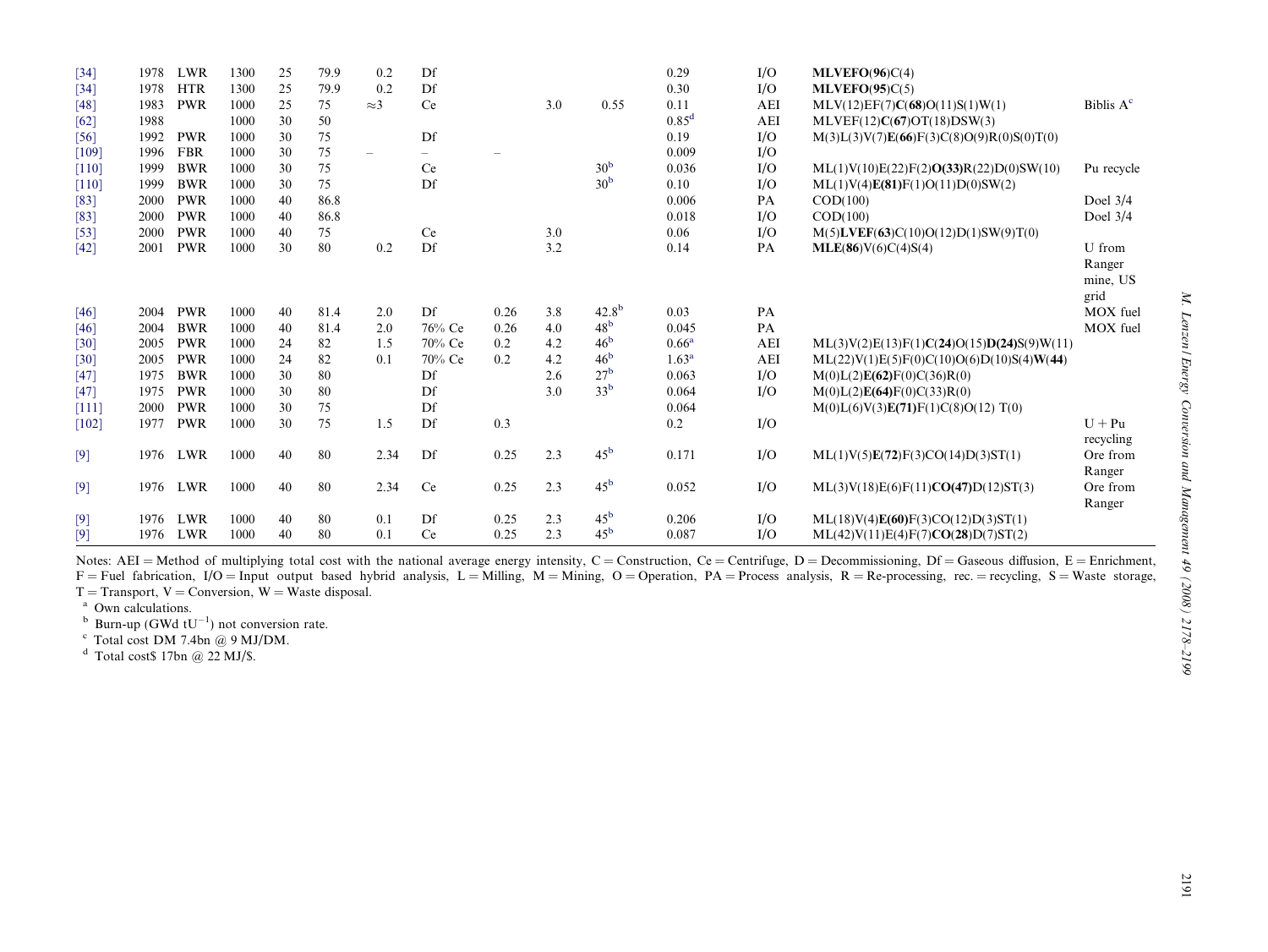| Table 13b                                                            |
|----------------------------------------------------------------------|
| Results of greenhouse gas emissions studies of nuclear power systems |

| Reference               | Year<br>of<br>study  | Reactor<br>type          | Power<br>rating<br>$(MW_{el})$ | Life<br>time<br>(y) | Load<br>factor<br>$(^{0}/_{0})$ | Ore<br>grade<br>$(\%o)$  | Enrichment<br>technology | $\frac{0}{0}$<br>tails | $\frac{0}{0}$<br>$235$ U<br>in<br>fuel | burn-<br>up<br>(GWd)<br>kgU | <b>GHG</b><br>intensity<br>$\left(\frac{\text{g CO}_2-\text{eq.}}{\text{kWh}_{\text{el}}}\right)$ | Analysis<br>type | Stages covered (% of life cycle)                                                                            | Remarks                                 |
|-------------------------|----------------------|--------------------------|--------------------------------|---------------------|---------------------------------|--------------------------|--------------------------|------------------------|----------------------------------------|-----------------------------|---------------------------------------------------------------------------------------------------|------------------|-------------------------------------------------------------------------------------------------------------|-----------------------------------------|
| [56]<br>[104]           | 1992<br>1993         | <b>PWR</b><br><b>LWR</b> | 1000<br>1300                   | 30<br>20            | 77.6                            | 20                       | Df<br>Ce                 |                        |                                        | 33                          | 34<br>5                                                                                           | I/O<br>I/O       | $M(4)L(4)V(7)E(57)F(4)C(12)O(11)R(0)S(0)T(0)$                                                               | 100% nuclear                            |
| [104]                   | 1993                 | LWR                      | 1300                           | 20                  | 77.6                            | 20                       | Ce                       |                        |                                        | 45                          | 21                                                                                                | I/O              |                                                                                                             | grid "case 1"<br>average<br>German grid |
| $[104]$                 | 1993                 | LWR                      | 1300                           | 20                  | 77.6                            | 20                       | Ce                       |                        |                                        | 33                          | 28                                                                                                | I/O              |                                                                                                             | average<br>German grid                  |
| [104]                   | 1993                 | LWR                      | 1300                           | 20                  | 77.6                            | 20                       | Df                       |                        |                                        | 33                          | 84                                                                                                | I/O              |                                                                                                             | average<br>German grid                  |
| [106]<br>[112]<br>[113] | 1994<br>1994<br>1994 | LWR<br><b>PWR</b><br>LWR | 1000<br>1100<br>1300           | 30                  | 68.5                            |                          | 10% Ce<br>Ce             |                        |                                        | 40                          | 6.5<br>7.9<br>18.63                                                                               | PA<br>I/O<br>I/O | $ML(21)V(17)E(11)F(0)C(17)O(11)R(17)D(2)SW(1)T(2)$<br>MLVEF(66)C(22)OT(9)DSW(3)<br>ML(35)V(15)E(5)F(1)C(44) | <b>UCPTE</b> grid                       |
| [112]<br>[114]          | 1994<br>1995         | <b>PWR</b><br><b>LWR</b> | 1100<br>1000                   | 40                  | 70                              |                          | Df<br>10% Ce             |                        |                                        | 40                          | 25.7<br>8.88                                                                                      | I/O<br><b>PA</b> | MLVEF(90)C(7)OT(3)DSW(1)<br>$M(4)L(16)V(16)E(11)F(1)CO(34)R(13)S(0)W(3)$                                    | Swiss grid                              |
| [114]<br>[114]          | 1995<br>1995         | LWR<br><b>BWR</b>        | 1000<br>1000                   | 40<br>30            | 70<br>75                        |                          | Ce<br>Ce                 |                        |                                        | 40<br>30                    | 8.92<br>8.93                                                                                      |                  | $M(4)L(16)V(16)E(12)F(1)CO(34)R(13)S(0)W(3)$<br>ML(3)V(12)E(22)F(1)CO(50)S(3)W(9)                           | Swiss grid<br>Japanese                  |
| [114]                   | 1995                 | <b>BWR</b>               | 1000                           | 30                  | 75                              |                          | Ce                       |                        |                                        | 30                          | 10.18                                                                                             |                  | ML(2)V(9)E(15)F(1)CO(44)R(16)W(13)                                                                          | grid<br>Japanese<br>grid                |
| [114]                   | 1995                 | <b>BWR</b>               | 1000                           | 30                  | 75                              |                          | Df                       |                        |                                        | 30                          | 19.41                                                                                             |                  | ML(1)V(5)E(55)F(1)CO(23)R(8)W(7)                                                                            | Japanese<br>grid                        |
| [114]                   | 1995                 | <b>BWR</b>               | 1000                           | 30                  | 75                              |                          | Df                       |                        |                                        | 30                          | 20.93                                                                                             |                  | ML(1)V(5)E(67)F(1)CO(21)S(1)W(4)                                                                            | Japanese<br>grid                        |
| [45]                    | 1996                 | <b>PWR</b>               | 600                            | 60                  | 87                              |                          | Ce                       | 0.28                   | 3.7                                    | 40                          | 6.0                                                                                               | PA               |                                                                                                             | AP600 <sup>a</sup>                      |
| $[45]$<br>[109]         | 1996<br>1996         | <b>BWR</b><br><b>FBR</b> | 1300<br>1000                   | 60<br>30            | 87<br>75                        | $\overline{\phantom{a}}$ | Ce<br>Ce                 | 0.28                   | 3.7                                    | 45                          | 6.0<br>7.8                                                                                        | PA<br>I/O        |                                                                                                             | ABWR <sup>a</sup>                       |
| [109]                   | 1996                 | <b>BWR</b>               | 1000                           | 30                  | 75                              |                          | Ce                       |                        |                                        | 30                          | 10.4                                                                                              | I/O              |                                                                                                             | Pu recycle                              |
| [109]                   | 1996                 | <b>BWR</b>               | 1000                           | 30                  | 75                              |                          | Df                       |                        |                                        | 30                          | 21.1                                                                                              | I/O              |                                                                                                             |                                         |
| [64]                    | 1998                 | <b>HWR</b>               | 600/900                        |                     |                                 |                          |                          |                        |                                        |                             | 3.2                                                                                               | PA               | ML(9)V(2)F(0)C(69)O(0)D(19)T(0)                                                                             | CANDU in<br>actual<br>Canadian<br>grid  |
| [64]                    | 1998                 | <b>HWR</b>               | 600/900                        |                     |                                 |                          |                          |                        |                                        |                             | 15.41                                                                                             | PA               | ML(3)V(1)F(1)C(77)O(15)D(4)T(0)                                                                             | CANDU in<br>hypothetical<br>fossil grid |
| $[83]$                  | 2000                 | <b>PWR</b>               | 1000                           | 40                  | 86.8                            |                          |                          |                        |                                        |                             | 1.8                                                                                               | PA               | COD(100)                                                                                                    | Doel $3/4$                              |
| $[83]$                  | 2000                 | <b>PWR</b>               | 1000                           | 40                  | 86.8                            |                          |                          |                        |                                        |                             | 4.0                                                                                               | I/O              | COD(100)                                                                                                    | Doel 3/4                                |
| [115]                   | 2000                 | <b>BWR</b>               | 1000                           | 30                  | 70                              |                          | Ce                       |                        |                                        | 30                          | 11                                                                                                | I/O              |                                                                                                             | Pu recycle                              |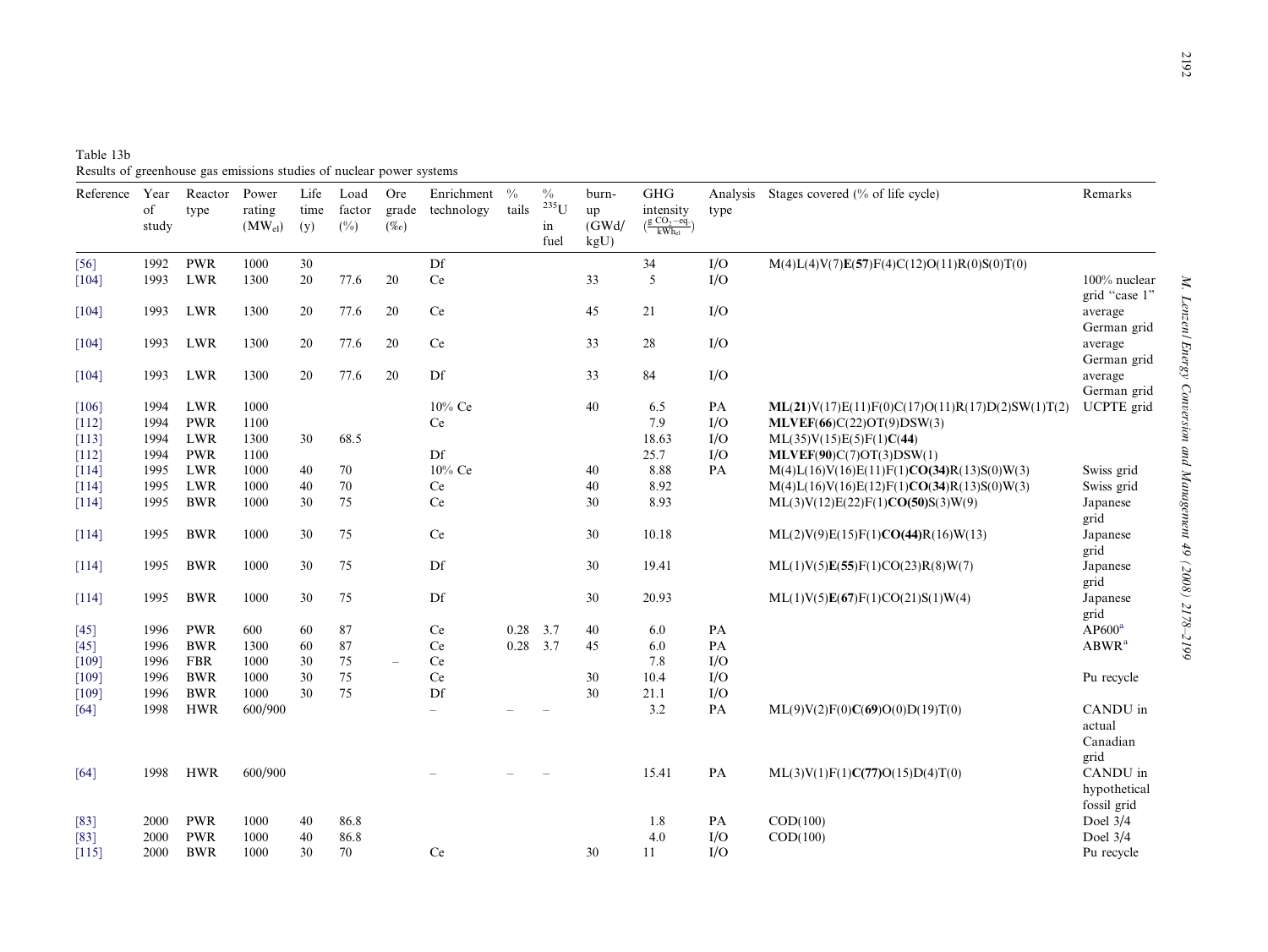<span id="page-15-0"></span>

| $[53]$     | 2000 | <b>PWR</b> | 1000 | 40 | 75   |      | Ce               |      | 3.0 |      | 15               | PA  | $M(3)$ LVEF(59)C(13)O(15)D(0)SW<br>(9)T(1)     |                                                            |
|------------|------|------------|------|----|------|------|------------------|------|-----|------|------------------|-----|------------------------------------------------|------------------------------------------------------------|
| [115]      | 2000 | <b>BWR</b> | 1000 | 30 | 70   |      | mix              |      |     | 30   | 21.6             | I/O |                                                | Pu recycle                                                 |
| $[115]$    | 2000 | <b>PWR</b> | 1000 | 30 | 70   |      | mix              |      |     | 30   | 24.7             | I/O |                                                | Pu recycle                                                 |
| [115]      | 2000 | <b>BWR</b> | 1000 | 30 | 70   |      | mix              |      |     | 30   | 26.4             | I/O |                                                | no Pu recycle                                              |
| [115]      | 2000 | <b>PWR</b> | 1000 | 30 | 70   |      | mix              |      |     | 30   | 31.4             | I/O |                                                | no Pu recycle                                              |
| $[115]$    | 2000 | <b>BWR</b> | 1000 | 30 | 70   |      | Df               |      |     | 30   | 37               | I/O |                                                | Pu recycle                                                 |
| [42]       | 2001 | <b>PWR</b> | 1000 | 30 | 80   | 0.2  | Df               |      | 3.2 |      | 40.3             | PA  | MLE(83)V(7)C(7)S(2)                            | U from<br>Ranger<br>mine, US<br>grid                       |
| [46]       | 2004 | <b>PWR</b> | 1000 | 40 | 81.4 | 2.0  | Df               | 0.26 | 3.8 | 42.8 | 5.95             | PA  | M(9)L(20)V(23)E(9)F(2)CO(23)<br>R(5)S(5)W(4)   | MOX fuel,<br>French grid                                   |
| [46]       | 2004 | <b>BWR</b> | 1000 | 40 | 81.4 | 2.0  | 76% Ce           | 0.26 | 4.0 | 48   | 10.7             | PA  | M(4)L(9)V(10)E(60)F(1)CO(8)<br>R(2)S(3)W(2)    | MOX fuel,<br>German grid                                   |
| $[80]$     | 2005 | <b>BWR</b> | 1030 | 40 | 85   | 0.44 | 80% Ce           | 0.28 | 3.1 |      | 3.27             | PA  | ML(35)V(7)E(15)F(5)CD(17)<br>O(6)SW(14)        | <b>MLVEF</b><br>only direct<br>effects                     |
| $[81]$     | 2005 | <b>AGR</b> | 625  | 40 | 75.8 |      | Ce               |      |     |      | 5.05             | PA  | ML(36)V(6)E(9)F(5)CD(16)<br>O(12)R(4)SW(13)    | Torness                                                    |
| [116, 117] | 2005 | <b>BWR</b> | 1000 | 30 | 70   |      | Df               |      | 3.4 | 40   | 24               | I/O | ML(5)V(1)E(62)F(3)C(12)O(13)<br>S(3)D(2)T(0)   |                                                            |
| [30]       | 2005 | <b>PWR</b> | 1000 | 24 | 82   | 1.5  | 70% Ce           | 0.2  | 4.2 | 46   | $212^a$          | AEI | ML(3)V(2)E(13)F(1)C(24)O(15)<br>D(24)S(9)W(11) |                                                            |
| $[30]$     | 2005 | <b>PWR</b> | 1000 | 24 | 82   | 0.1  | 70% Ce           | 0.2  | 4.2 | 46   | 527 <sup>a</sup> | AEI | ML(22)V(1)E(5)F(0)C(10)O(6)<br>D(10)S(4)W(44)  |                                                            |
| [101, 118] | 2006 | <b>LWR</b> | 1000 | 40 | 85   | 127  | mix <sup>c</sup> | 0.25 | 3.8 | 42   | 17               | mix | ML(0)V(0)E(72)F(0)CD(6)<br>O(16)S(1)W(5)       | Canadian<br>ore                                            |
| [101, 118] | 2006 | <b>LWR</b> | 1000 | 40 | 85   | 0.5  | mix <sup>c</sup> | 0.25 | 3.8 | 42   | 54               | mix | ML(9)V(2)E(39)F(1)CD(21)<br>O(21)S(2)W(5)      | CO <sub>2</sub><br>intensive<br>grid,<br>Australian<br>ore |

Notes: AEI = Method of multiplying total cost with the national average energy intensity, C = Construction, Ce = Centrifuge, D = Decommissioning, Df=Gaseous diffusion, E = Enrichment,  $F =$  Fuel fabrication,  $I/O =$  Input output based hybrid analysis,  $L =$  Milling,  $M =$  Mining,  $O =$  Operation,  $PA =$  Process analysis,  $R =$  Re-processing, rec. = recycling,  $S =$  Waste storage,  $T =$ Transport,  $V =$ Conversion,  $W =$ Waste disposal.

<sup>a</sup> Own calculations.

<sup>b</sup> Ore from Australia, Canada and US.<br><sup>c</sup> 34% Df, 30% Ce, and 36% dilution of high grade weapon material.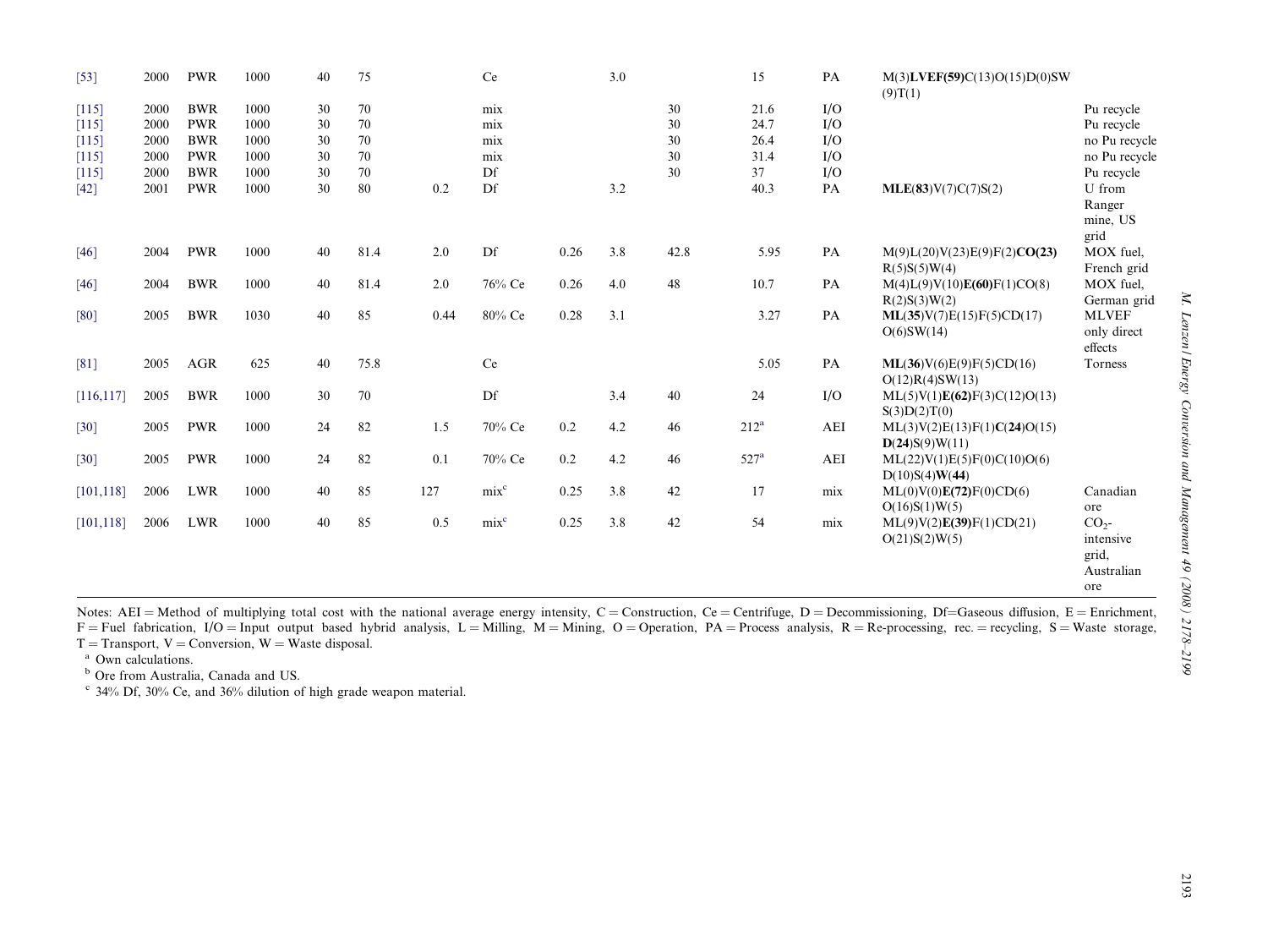| Influence                    | Variable | Definition                                                    | Expected effect on energy ratio |
|------------------------------|----------|---------------------------------------------------------------|---------------------------------|
| Ore grade                    | ore      | $\%$                                                          | Negative                        |
| Enrichment method            | enrich   | No enrichment = 0, centrifuge = 1, diffusion = 2, mix = $1.5$ | Positive                        |
| Tails assay                  | tails    | $\frac{0}{0}$                                                 | Indeterminate                   |
| Conversion rate <sup>a</sup> | conv     | As in Table 13                                                | Negative                        |
| Vintage year                 | vear     | As in Table 13                                                | Negative                        |
| Assessment method            | meth     | $PA = 1$ , $I/O = 2$ , $AEI = 3$                              | Positive                        |
| Assessment scope             | scope    | Percentage of stages covered; MLVEFCORDSWT = $1$              | Positive                        |

<span id="page-16-0"></span>Table 14 Main factors influencing the energy balance of nuclear power

<sup>a</sup> The conversion rate  $\chi$  is related to the *burn-up*  $\beta$  through  $\chi = \beta \times 24$  h/d/( $\rho_{iso}$   $\eta_{235U}/$ ) – 1, where  $\rho_{iso}$  is the energy content of <sup>235</sup>U (24,500 GWh<sub>th</sub>)  $t^{235}$ U),  $\eta_{235U}$  is the enrichment (%), and f is the fraction of  $^{235}$ U burnt at re-loading (around 2/3).

gas intensity of the background economy.<sup>12</sup> These parameters were not given in any of the studies.

## 3.2. Sensitivity analysis

While the multiple regression in the previous chapter combines a large amount of information from many studies, it is not based on physical or engineering principles. Lenzen et al. [\[63, p. 99ff\]](#page-20-0) present a detailed technical sensitivity analysis of the energy and greenhouse gas intensities of LWR and HWR. They assume a hypothetical nuclear industry in Australia meeting a power demand of 3370  $\text{MW}_{el}$ , or 25,000 GWh<sub>el</sub>  $y^{-1}$  electricity output. Their life cycle assessment takes into account all stages in Section [2,](#page-1-0) including losses during milling, conversion, fabrication, heat loss in the reactor and electricity losses during distribution, but they ignore mine clean up.<sup>13</sup>

Table 16 contains a summary for parameters for the "LWR baseline" case in Ref. [\[63\]](#page-20-0). These parameters represent conservative estimates: For example,

 most economies have lower carbon coefficients than a pure black coal economy,

Table 15

|  |  | Results from a multiple regression of energy intensities and system |  |  |  |
|--|--|---------------------------------------------------------------------|--|--|--|
|  |  | parameters, excluding outliers [30,62]                              |  |  |  |

|            | scope | ore   | conv | tails                   | enrich vear |                                                | meth  |
|------------|-------|-------|------|-------------------------|-------------|------------------------------------------------|-------|
| m          | 0.099 |       |      |                         |             | $-0.025$ $-0.049$ 0.174 0.079 $-0.00009$ 0.062 |       |
| $\Delta m$ | 0.038 | 0.006 |      | $0.066$ $0.072$ $0.013$ |             | 0.00003                                        | 0.020 |
| t          | 2.58  | 3.90  | 0.75 | 2.42                    | 6.19        | 2.66                                           | 3.15  |

| Table 16 |
|----------|
|----------|

Parameters for the LWR baseline case

| Variable                                   | Unit                             | <b>Baseline</b> |
|--------------------------------------------|----------------------------------|-----------------|
| Economy wide GHG intensity,<br>thermal.    | $kgCO2 - e/kWh$                  | 0.31            |
| black coal economy                         |                                  |                 |
| Economy wide GHG intensity,<br>electrical. | kg/kWh                           | 1.0             |
| black coal economy                         |                                  |                 |
| Nominal power                              | <b>MW</b>                        | 1300            |
| Load factor                                |                                  | 85%             |
|                                            |                                  | [123]           |
| Lifetime                                   | years                            | 35              |
| Distribution losses                        |                                  | $5\%$           |
| Thermal efficiency                         |                                  | 30%             |
| Heat loss factor                           |                                  | $2\%$           |
| Energy content of fissile isotopes         | $GWh_{th}/t$ heavy<br>metals     | 24,500          |
| Burn up                                    | $MWd_{th}/kgU$                   | 45              |
| <b>Fabrication</b> loss                    |                                  | $1\%$           |
| Enrichment                                 |                                  | 3.5%            |
| Enrichment method                          | 30% Diffusion,<br>70% Centrifuge |                 |
| Tails assay                                |                                  | 0.25%           |
| Conversion loss                            |                                  | 0.5%            |
| Milling loss                               |                                  | $0.5\%$         |
| Recovery rate                              | Function of ore<br>grade         | 93.1%           |
| Ore grade                                  |                                  | 0.15%           |

- reactor lifetimes are longer than 35 years when extended [\[69\],](#page-20-0)
- thermal efficiencies of modern steam turbines can be well above 30%,
- $\bullet$  burn ups can be stretched beyond 55 MWd<sub>th</sub>/kgU,<sup>14</sup>

 $\frac{12}{12}$  Economy-specific greenhouse gas intensities are caused by specific energy requirements for the manufacture of components for energy supply systems. The manufacture of a 500 kW German designed wind turbine in Brazil, for example, requires almost twice as much primary energy as its manufacture in Germany. This increase results mainly from different energy contents of steel, which are in turn due to differences in the steel production route and scrap utilisation between the two countries [\[120\].](#page-21-0) Nevertheless, German and Brazilian production are about equal in terms of CO2, because 95% of Brazilian electricity is generated by hydroelectric plants. Similarly, a Danish on-shore farm of six 95 kW wind turbines manufactured from steel containing 88% scrap and 12% mined ore, and from copper containing 80% scrap and 20% mined ore, yielded an extraordinarily low energy intensity of only  $0.014 \text{ kWh}_{in}/kWh_{el}$  [\[121\].](#page-21-0) These figures demonstrate that energy intensities of energy supply systems can vary considerably with the country of manufacture.

<sup>&</sup>lt;sup>13</sup> Lenzen et al. [\[63\]](#page-20-0) chose not to apply the figures stated by Storm van Leeuwen and Smith [\[30\]](#page-19-0) for storage, disposal, and for returning the mine site to ''green fields" condition, because the procedure suggested by these authors differs from most of the descriptions in the open literature, and is not practised by the industry in Australia [\[78,79,122\].](#page-20-0) Lenzen et al. [\[63\]](#page-20-0) assume current industry practices, so that the energy requirements for the treatment of mine tailings are included in the energy figures for mining.

<sup>&</sup>lt;sup>14</sup> Long-term objectives for breeder fuel cycles are 150–200 MWdth/kg [\[71\].](#page-20-0)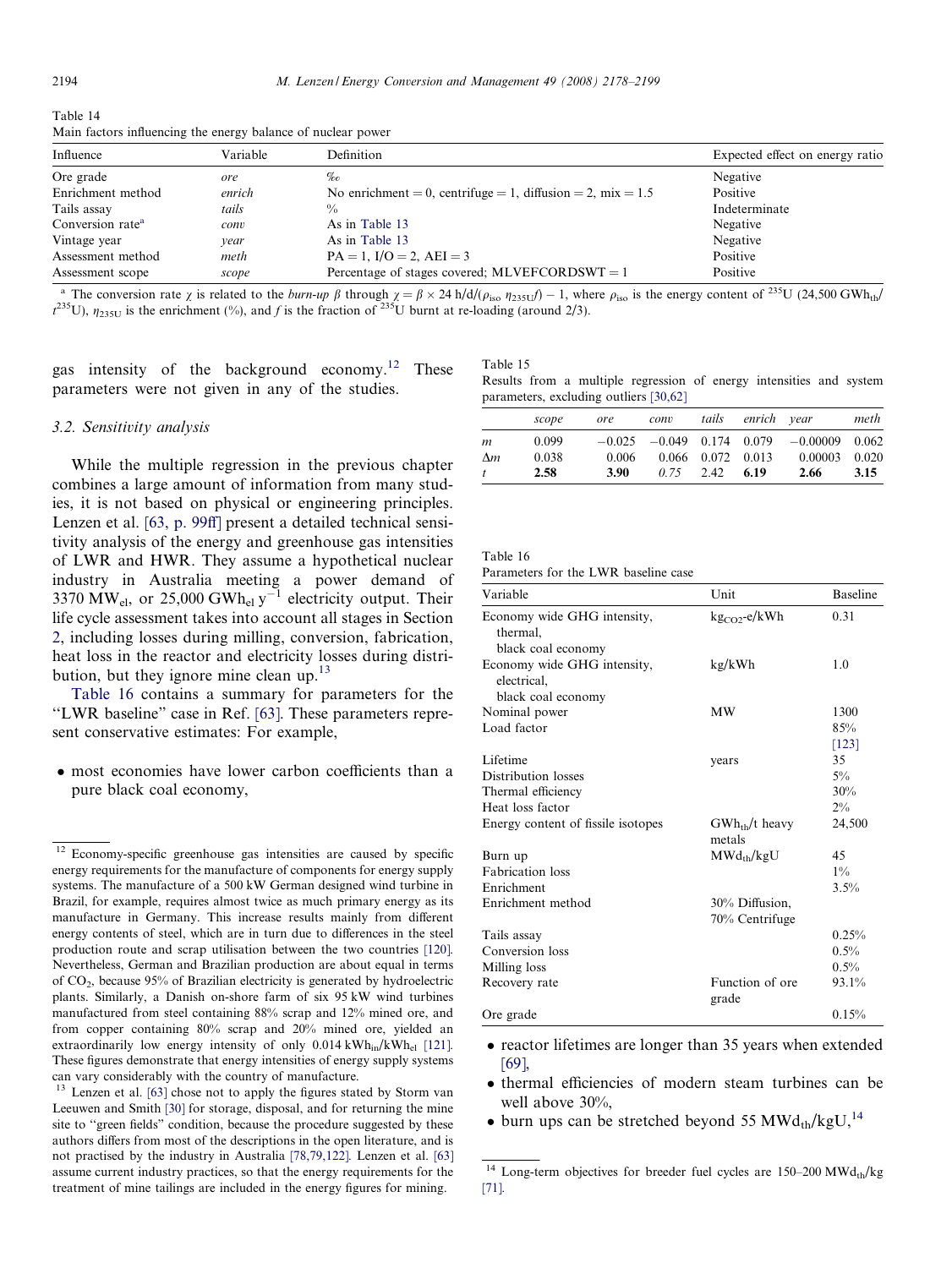Table 17 Sensitivity scenarios for the LWR

| Scenario                         | Load<br>factor $(\% )$ | Lifetime | Distribution<br>$loss (\%)$ | Burn-<br>up | Enrichment<br>mix | Enrichment<br>$(\%)$     | Tails assay<br>$(\%)$ | Ore grade<br>$(\%)$ | Economy-wide GHG<br>intensity |
|----------------------------------|------------------------|----------|-----------------------------|-------------|-------------------|--------------------------|-----------------------|---------------------|-------------------------------|
| <b>Baseline</b>                  | 85                     | 35       | 5                           | 45          | 0.7               | 3.50                     | 0.25                  | 0.15                | 0.324                         |
| 1980s USA                        | 75                     |          |                             |             |                   |                          |                       |                     |                               |
| 1990s Japan                      | 80                     |          |                             |             |                   |                          |                       |                     |                               |
| Near-full load                   | 90                     |          |                             |             |                   |                          |                       |                     |                               |
| Early decommissioning            |                        | 25       |                             |             |                   |                          |                       |                     |                               |
| Life extension                   |                        | 45       |                             |             |                   |                          |                       |                     |                               |
| Industry customer                |                        |          | 2.5                         |             |                   |                          |                       |                     |                               |
| Customer mix                     |                        |          | 7.5                         |             |                   |                          |                       |                     |                               |
| Household customer               |                        |          | 10.0                        |             |                   |                          |                       |                     |                               |
| Frequent re-load                 |                        |          |                             | 35          |                   |                          |                       |                     |                               |
| Infrequent re-load               |                        |          |                             | 55          |                   |                          |                       |                     |                               |
| 100% diffusion<br>enrichment     |                        |          |                             |             | $\mathbf{0}$      |                          |                       |                     |                               |
| 100% centrifuge<br>enrichment    |                        |          |                             |             |                   |                          |                       |                     |                               |
| Low-level enrichment             |                        |          |                             |             |                   | 3                        |                       |                     |                               |
| High-level enrichment            |                        |          |                             |             |                   | $\overline{\mathcal{L}}$ |                       |                     |                               |
| Expensive uranium                |                        |          |                             |             |                   |                          | 0.20                  |                     |                               |
| Cheap uranium                    |                        |          |                             |             |                   |                          | 0.30                  |                     |                               |
| Canadian ore                     |                        |          |                             |             |                   |                          |                       | $\overline{2}$      |                               |
| Low-grade shale                  |                        |          |                             |             |                   |                          |                       | 0.01                |                               |
| Brown coal economy               |                        |          |                             |             |                   |                          |                       |                     | 0.342                         |
| Natural gas economy              |                        |          |                             |             |                   |                          |                       |                     | 0.184                         |
| 90% renewable/nuclear<br>economy |                        |          |                             |             |                   |                          |                       |                     | 0.054                         |
| Best case                        | 90                     | 45       | 2.5                         | 55          | $\mathbf{1}$      | 3                        | 0.30                  | $\overline{2}$      | 0.054                         |
| Worst case                       | 75                     | 25       | 10                          | 35          | $\mathbf{0}$      | 4                        | 0.20                  | 0.01                | 0.342                         |

- future enrichment will only use centrifuges, and
- uranium bearing ores are often mined for other metals as well.

The results of the sensitivity analysis (Table 17) confirm the results of the multiple regression in Section [3.1](#page-11-0). For light water reactors, energy intensities are around  $0.18 \text{ kWh}_{\text{th}}/\text{kWh}_{\text{el}}$ , while greenhouse gas intensities are around 60 g  $CO_2$ -e/kWh<sub>el</sub>. Energy payback times are around  $6\frac{1}{2}$  years ([Table 18\)](#page-18-0). Both energy and greenhouse gas intensities show substantial scatter when parameters are varied. The ore grade and enrichment method are the most important influencing parameters. Moreover, the greenhouse gas intensity is significantly influenced by the greenhouse gas intensity of the background economy. The greenhouse gas intensities for the best case scenario agree with those obtained for the low carbon economies, Switzerland [\[46\]](#page-19-0) and Japan [\[110,115\].](#page-21-0)

For the case of the heavy water reactor (see Ref. [\[63\]\)](#page-20-0), energy intensities are around  $0.20 \text{ kWh}_{\text{th}}/\text{kWh}_{\text{el}}$ , while greenhouse gas intensities are around 65 g  $CO_2$ -e/kWh<sub>el</sub>. Energy payback times are around 7 years. Once again, both energy and greenhouse gas intensities show substantial scatter when parameters are varied. Enrichment does not play a role since the HWR is fuelled with natural uranium. The ore grade is the most important influencing parameter.

## 4. Conclusions

The increased urgency of dealing with mitigation of the looming climate change has sparked renewed interest in the nuclear energy option. In addition to the traditional areas of debate, such as reactor and processing plant safety and secure long-term storage of radioactive waste, a substantial stream of research has dedicated resources to establishing the amount of greenhouse gas emissions associated with nuclear generated electricity in comparison with fossil fuelled and renewable sources. While fossil fuelled power causes most emissions on the power plant site, the majority of greenhouse gas emissions in the nuclear fuel cycle are caused in processing stages upstream and downstream from the plant.

The most popular reactor types, LWR and HWR, need between 0.1 and  $0.3 \text{ kWh}_{th}$ , and on average about  $0.2$  kWh<sub>th</sub>, for every kWh of electricity generated. Depending on a number of factors such as the greenhouse gas intensity of the background economy and the grade of uranium ore mined, these energy intensities translate into greenhouse gas intensities for the LWR and HWR of between 10 and 130 g  $CO_2$ -e/kWh<sub>el</sub>, with an average of 65 g  $CO_2$ -e/kWh<sub>el</sub>.

While these greenhouse gas emissions are expectedly lower than those of fossil technologies (typically 600– 1200 g  $CO_2$ -e/kWh<sub>el</sub>), they are higher than reported figures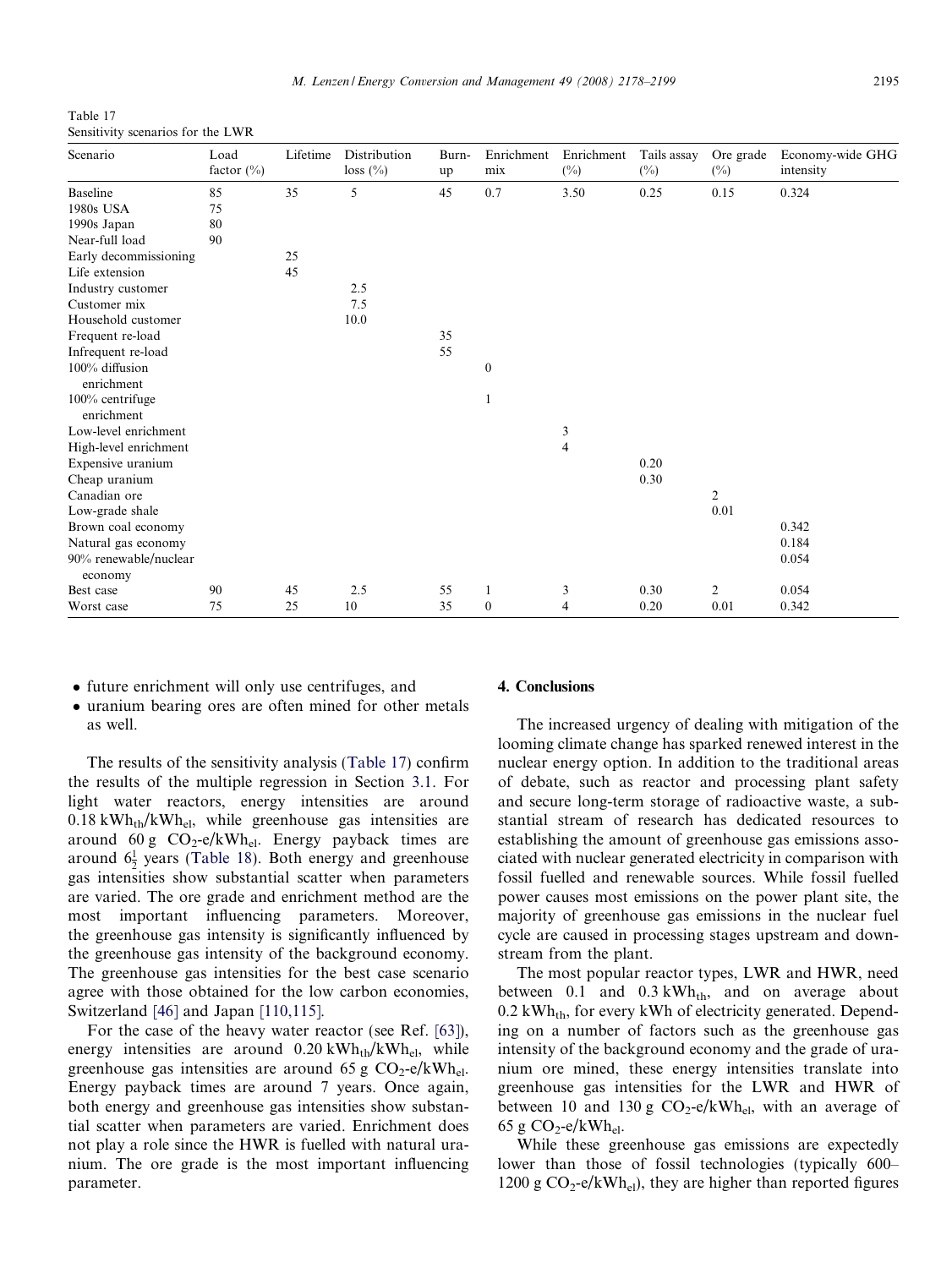<span id="page-18-0"></span>

| Table 18                                     |  |
|----------------------------------------------|--|
| Results and sensitivity analysis for the LWR |  |

| Variable                    | Unit                        | Scenario                          |              | Variation Energy intensity<br>(kWh <sub>th</sub> /kWh <sub>el</sub> ) | (Sensitivity) | GHG intensity (g)<br>$CO_2$ -e/k $Wh_{el}$ ) | (Sensitivity) | Energy payback<br>time (years) |
|-----------------------------|-----------------------------|-----------------------------------|--------------|-----------------------------------------------------------------------|---------------|----------------------------------------------|---------------|--------------------------------|
|                             |                             | <b>Baseline</b>                   |              | 0.178                                                                 |               | 57.8                                         |               | 6.3                            |
| Load factor                 | $\frac{0}{0}$               | 1980s USA                         | 75%          | 0.187                                                                 | (5%)          | 60.6                                         | (5%)          | 6.6                            |
|                             |                             | 1990s Japan                       | $80\%$       | 0.182                                                                 | $(2\%)$       | 59.1                                         | (2%)          | 6.4                            |
|                             |                             | Near-full load                    | 90%          | 0.175                                                                 | $-(2\%)$      | 56.6                                         | $-(2\%)$      | 6.1                            |
| Lifetime                    | years                       | Early<br>decommissioning          | 25           | 0.191                                                                 | (7%)          | 62.0                                         | (7%)          | 6.7                            |
|                             |                             | Life extension                    | 45           | 0.171                                                                 | $-(4%)$       | 55.4                                         | $-(4%)$       | 6.0                            |
| Distribution loss           | $^{0}/_{0}$                 | Industry customer                 | 2.5%         | 0.174                                                                 | $-(2\%)$      | 56.4                                         | $-(2\%)$      | 6.1                            |
|                             |                             | Customer mix                      | 7.5%         | 0.183                                                                 | (3%)          | 59.2                                         | (3%)          | 6.4                            |
|                             |                             | Household<br>customer             | $10.0\%$     | 0.188                                                                 | (5%)          | 60.8                                         | (5%)          | 6.6                            |
| Burn-up                     | $GW_{th}d/$                 | Frequent re-load                  | 35           | 0.208                                                                 | (16%)         | 67.2                                         | (16%)         | 7.3                            |
|                             | tU                          | Infrequent re-load                | 55           | 0.160                                                                 | $-(10\%)$     | 51.8                                         | $-(10\%)$     | 5.6                            |
| Enrichment                  |                             | 100% Denrichment                  | $\mathbf{0}$ | 0.252                                                                 | (41%)         | 81.5                                         | (41%)         | 8.8                            |
| method                      |                             | 100% Centrifuge<br>enrichment     | $\mathbf{1}$ | 0.147                                                                 | $-(18%)$      | 47.6                                         | $-(18%)$      | 5.2                            |
| Enrichment                  | $\frac{0}{0}$               | Low-level<br>enrichment           | $3\%$        | 0.162                                                                 | $-(9%)$       | 52.3                                         | $-(9%)$       | 5.7                            |
|                             |                             | High-level<br>enrichment          | $4\%$        | 0.195                                                                 | $(10\%)$      | 63.3                                         | $(10\%)$      | 6.9                            |
| Tails assay                 | $\frac{0}{0}$               | Expensive uranium                 | 0.2%         | 0.181                                                                 | (2%)          | 58.7                                         | (2%)          | 6.4                            |
|                             |                             | Cheap uranium                     | 0.3%         | 0.178                                                                 | $(0\%)$       | 57.6                                         | $(0\%)$       | 6.2                            |
| Ore grade                   | $\frac{0}{0}$               | Canadian ore                      | $2.5\%$      | 0.168                                                                 | $-(6%)$       | 54.3                                         | $-(6%)$       | 5.9                            |
|                             |                             | Low-grade shale                   | 0.01%        | 0.402                                                                 | $(125\%)$     | 130.2                                        | (125%)        | 14.1                           |
| GHG intensity<br>of economy | $kg CO2 - e/$<br>$kWh_{th}$ | Brown coal<br>economy             | 0.342        | 0.178                                                                 | $(0\%)$       | 61.0                                         | (6%)          | 6.3                            |
|                             |                             | Natural gas<br>economy            | 0.184        | 0.178                                                                 | $(0\%)$       | 32.7                                         | $-(43%)$      | 6.3                            |
|                             |                             | 90% Renewable/<br>nuclear economy | 0.054        | 0.178                                                                 | $(0\%)$       | 9.6                                          | $-(83%)$      | 6.3                            |
|                             |                             | Best case                         |              | 0.106                                                                 | $-(41%)$      | 5.7                                          | $-(90\%)$     | 3.7                            |
|                             |                             | Worst case                        |              | 0.726                                                                 | (307%)        | 248.4                                        | $(330\%)$     | 25.5                           |

for wind turbines and hydroelectricity (around 15–25 g  $CO_2$ -e/kWh<sub>el</sub>, [\[63,119\]](#page-20-0)) and in the order of, or slightly lower than solar photovoltaic or solar thermal power (around 90 g  $CO_2$ -e/kWh<sub>el</sub>, [\[63,124\]](#page-20-0)).

# References

- [1] Pasztor J. What role can nuclear power play in mitigating global warming? Energy Policy 1991;19:98–109.
- [2] Mortimer N. Nuclear power and carbon dioxide the fallacy of the nuclear industry's new propaganda. The Ecologist 1991;21(3): 129–32.
- [3] Mortimer N. Nuclear power and global warming. Energy Policy 1991;19(1):76–8.
- [4] Donaldson DM, Betteridge GE. Forum nuclear power and global warming. Energy Policy 1991;19(813–814):76–8.
- [5] Uranium Institute. Greenhouse gas emissions from the nuclear fuel cycle. [<http://www.world-nuclear.org/co2&nfc.htm>,](http://www.world-nuclear.org/co2&nfc.htm) 2006.
- [6] Storm van Leeuwen JW, Smith P. Rebuttal of critique of the analysis presented on this website. [<http://www.stormsmith.nl/](http://www.stormsmith.nl/report20050803/Rebuttal_WNA.pdf) [report20050803/Rebuttal\\_WNA.pdf>](http://www.stormsmith.nl/report20050803/Rebuttal_WNA.pdf), Chaam, Netherlands, 2006.
- [7] Storm van Leeuwen JW. Rebuttal. [<http://www.nuclearinfo.net/](http://www.nuclearinfo.net/Nuclearpower/SSRebuttal) [Nuclearpower/SSRebuttal>](http://www.nuclearinfo.net/Nuclearpower/SSRebuttal), Chaam, Netherlands, 2006.
- [8] Storm van Leeuwen JW. Rebuttal Storm2. [<http://www.nuclear](http://www.nuclearinfo.net/Nuclearpower/SSSRebuttal)[info.net/Nuclearpower/SSSRebuttal>,](http://www.nuclearinfo.net/Nuclearpower/SSSRebuttal) Chaam, Netherlands, 2006.
- [9] World Nuclear Association. Energy analysis of power systems. Information Paper 11. [<http://www.world-nuclear.org/info/inf11.](http://www.world-nuclear.org/info/inf11.htm) [htm>](http://www.world-nuclear.org/info/inf11.htm), London, UK: World Nuclear Association, 2006.
- [10] School of Physics University of Melbourne. Energy lifecycle of nuclear power. [<http://www.nuclearinfo.net/Nuclearpower/Web-](http://www.nuclearinfo.net/Nuclearpower/WebHomeEnergyLifecycleOfNuclear_Power)[HomeEnergyLifecycleOfNuclear\\_Power>](http://www.nuclearinfo.net/Nuclearpower/WebHomeEnergyLifecycleOfNuclear_Power), Melbourne, Australia: School of Physics, University of Melbourne, 2006.
- [11] Sevior M, Flitney A. Response by Sevior and Flitney in blue. [<http://www.nuclearinfo.net/Nuclearpower/SSRebuttalResp>,](http://www.nuclearinfo.net/Nuclearpower/SSRebuttalResp) Melbourne, Australia: School of Physics, University of Melbourne, 2006.
- [12] Sevior M. Response from Martin Sevior to rebuttal 2 from Jan Willem Storm van Leeuwen. [<http://www.nuclearinfo.net/Nuclear](http://www.nuclearinfo.net/Nuclearpower/SeviorSLSRebutall)[power/SeviorSLSRebutall>](http://www.nuclearinfo.net/Nuclearpower/SeviorSLSRebutall), Melbourne, Australia: School of Physics, University of Melbourne, 2006.
- [13] Perry AM, Devine WD, Reister DB. The energy cost of energy guidelines for net energy analysis of energy supply systems. Report No. ORAU/IEA(R)-77-14. Oak Ridge, TN, USA: Institute for Energy Analysis, Oak Ridge Associated Universities, 1977.
- [14] Herendeen RA. Net energy considerations. In: West RE, Kreith F, editors. Economic analysis of solar thermal energy systems. Cambridge, MA, USA: The MIT Press; 1988. p. 255–73.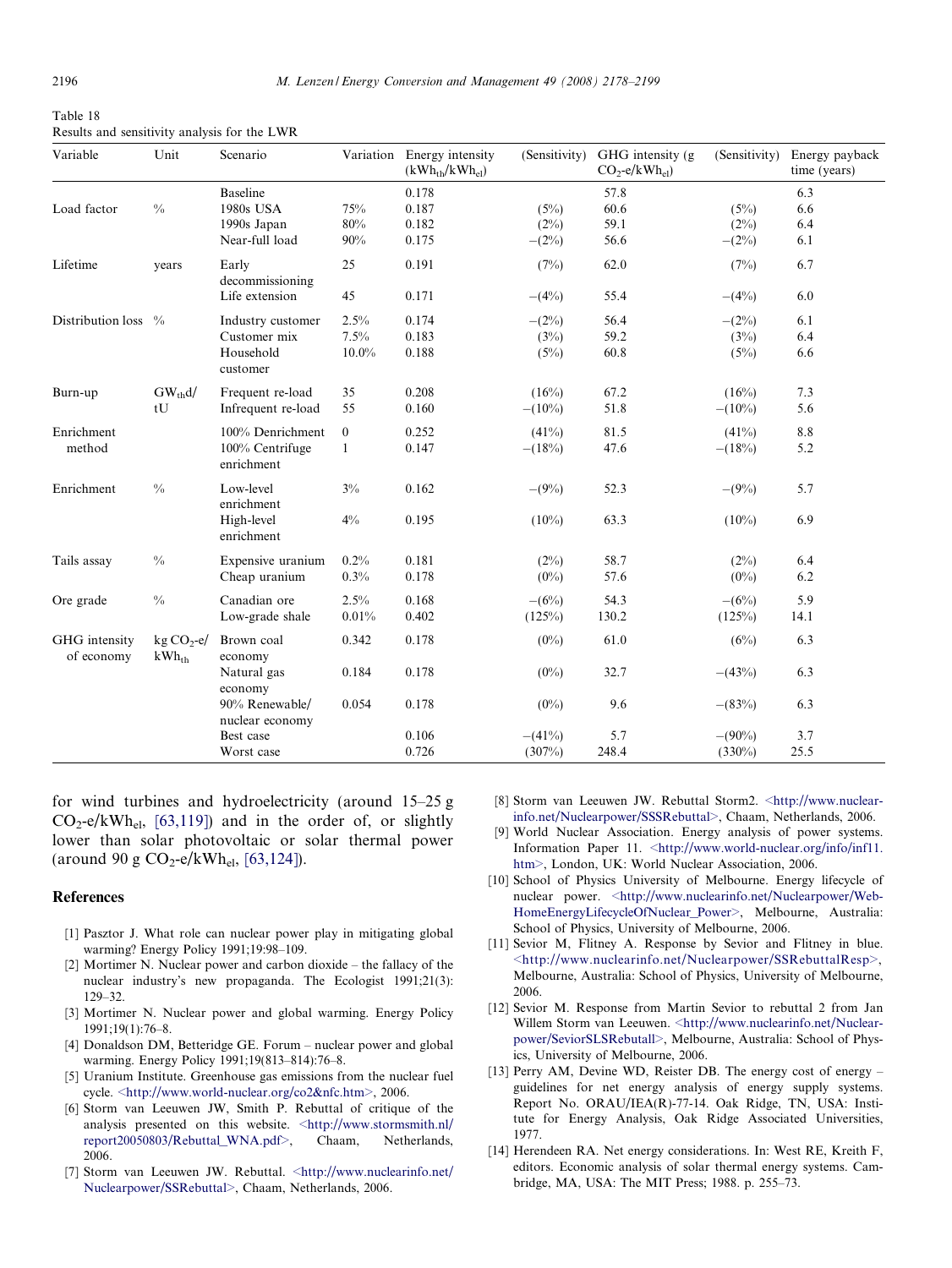- <span id="page-19-0"></span>[15] Leach G. Net energy analysis – is it any use? Energy Policy 1975;3(4):332–44.
- [16] Huettner DA. Net energy analysis: an economic assessment. Science 1976;192(4235):101–4.
- [17] Rotty RM, Perry AM, Reister DB. Net energy from nuclear power. IEA Report IEA-75-3. Oak Ridge, TN, USA: Institute for Energy Analysis, Oak Ridge Associated Universities, 1975.
- [18] Martinez-Val JM, Piera M. Nuclear fission sustainability with hybrid nuclear cycles. Energy Convers. Manage. 2007;48(5): 1480–90.
- [19] Uranium Information Centre. World uranium mining. Nuclear issues briefing paper 41. [<http://www.uic.com.au/nip41.htm>,](http://www.uic.com.au/nip41.htm) Melbourne, Australia: Uranium Information Centre, 2006.
- [20] World Nuclear Association. Uranium mining in Australia and Canada. Education paper. [<http://www.world-nuclear.org/educa](http://www.world-nuclear.org/education/mining.htm)[tion/mining.htm>](http://www.world-nuclear.org/education/mining.htm), London, UK: World Nuclear Association, 2006.
- [21] World Nuclear Association. In situ leach (ISL) mining of uranium. Information paper 03. [<http://www.world-nuclear.org/info/](http://www.world-nuclear.org/info/inf27.htm) [inf27.htm>](http://www.world-nuclear.org/info/inf27.htm), London, UK: World Nuclear Association, 2003.
- [22] Sugo T, Seguchi T, Shimizu T, Uotani M, Kashima R. Evaluation of cost of seawater uranium recovery and technical problems towards implementation (reprinted from Nihon Genshiryoku Gakkaishi 43(10), 2001). In: Andryushin I, Safronov S, Yudin Y, editors, Nuclear technologies and non-proliferation policies. Sarov, Nizhny Novgorod, Russia: Analytical Center for Non-Proliferation, 2004: Issue 13, Annex 8.
- [23] World Nuclear Association. Supply of uranium. Information paper 75. [<http://www.world-nuclear.org/info/inf75.htm>](http://www.world-nuclear.org/info/inf75.htm), London, UK: World Nuclear Association, 2006.
- [24] Australian Bureau of Agricultural and Resource Economics. Australian commodity statistics. ABARE project 1059. Canberra, Australia: Australian Government, 2004.
- [25] WISE Uranium Project. Uranium mine ownership Australia. [<http://www.wise-uranium.org/uoaus.html>,](http://www.wise-uranium.org/uoaus.html) Amsterdam, Netherlands: World Information Service on Energy, 2006.
- [26] Uranium Information Centre. Australia's uranium deposits and prospective mines. [<http://www.uic.com/pmine.htm>,](http://www.uic.com/pmine.htm) Melbourne, Australia: Uranium Information Centre, 2006.
- [27] BHP Billiton. Personal communication, 20 October, 2006.
- [28] WMC Sustainability Site. Olympic dam operations environmental data. [<http://hsecreport.bhpbilliton.com/wmc/2004/performance/](http://hsecreport.bhpbilliton.com/wmc/2004/performance/odo/data/index.htm) [odo/data/index.htm>](http://hsecreport.bhpbilliton.com/wmc/2004/performance/odo/data/index.htm), BHP Billiton, 2004.
- [29] Uranium Information Centre. Australia's uranium mines. [<http://](http://www.uic.com/emine.htm) [www.uic.com/emine.htm>,](http://www.uic.com/emine.htm) Melbourne, Australia: Uranium Information Centre, 2006.
- [30] Storm van Leeuwen JW, Smith P. Nuclear power the energy balance. [<http://www.stormsmith.nl/>,](http://www.stormsmith.nl/) Chaam, Netherlands, 2005.
- [31] Chapman PF. Energy analysis of nuclear power stations. Energy Policy 1974;3(4):285–99.
- [32] Storm van Leeuwen JW. Nuclear uncertainties energy loans for fission power. Energy Policy 1985;13:253–66.
- [33] Australian Bureau of Agricultural and Resource Economics. Energy update. 2006.
- [34] Wagner H-J. The energy cost of building and operating selected energy supply system technologies. Angewandte Systemanalyse Nr. 10, Jül-1561. Jülich, Germany: Kernforschungsanlage Jülich GmbH, 1978.
- [35] Rössing Uranium Limited. Rössing working for Namibia. Report to Stakeholders. Swakopmund, Namibia: Rössing Uranium Limited, 2004.
- [36] Energy Resources of Australia Ltd. Social and environment report. [<http://www.energyres.com.au/corporate/era-se-03.pdf](http://www.energyres.com.au/corporate/era-se-03.pdf)>, Darwin, NT, Australia: Energy Resources of Australia Ltd, 2003.
- [37] Weis M, Kienle F, Hortmann W. Atomic energy and  $CO<sub>2</sub>$ : energy expense and  $CO<sub>2</sub>$ -emissions in fuel extraction. Elektrizitätswirtschaft 1990;89(1/2):28–31.
- [38] Taylor M. Greenhouse gas emissions from the nuclear fuel cycle Comparison of energy sources in terms of their full-energy-chain

emission factors of greenhouse gases, IAEA Advisory Group meeting/Workshop. Beijing, China: International Atomic Energy Agency; 1994. p. 133–7.

- [39] World Nuclear Association. The nuclear fuel cycle. Information paper 03. [<http://www.world-nuclear.org/info/inf03.htm>,](http://www.world-nuclear.org/info/inf03.htm) London, UK: World Nuclear Association, 2005.
- [40] Vattenfall. The nuclear fuel cycle. Reference to Vattenfall generation's certified product declarations S-P-00021 and S-P-00026. Stockholm, Sweden: Vattenfall AB Generation Nordic Countries, 2004.
- [41] World Nuclear Association. Uranium enrichment. Information paper 28. [<http://www.world-nuclear.org/info/inf28.htm>,](http://www.world-nuclear.org/info/inf28.htm) London, UK: World Nuclear Association, 2006.
- [42] Australian Coal Association. Electricity from a nuclear power station. Case study B16. Canberra, Australia: Australian Coal Association, 2001.
- [43] Huber V. Uranium enrichment. [<http://www.urananreiche](http://www.urananreicherung.de)[rung.de>](http://www.urananreicherung.de), Gronau and Jülich, Germany: URENCO Deutschland GmbH, 2006.
- [44] Heinloth K. The energy question. Braunschweig. Germany: Vieweg; 1997.
- [45] Dones R, Gantner U, Hirschberg S, Doka G, Knoepfel I. Environmental inventories for future electricity supply systems for Switzerland. PSI Bericht Nr. 96-07. Villingen, Switzerland: Paul Scherrer Institut, 1996.
- [46] Dones R, Bauer C, Bolliger R, Burger B, Heck T, Röder A, Emmenegger MF, Frischknecht R, Jungbluth N. Life cycle inventories of energy systems: results for current systems in Switzerland and other UCTE countries. Data v1.1. Dübendorf, Switzerland: PSI and ESU-services, 2004.
- [47] Rombourg CT, Koen BV. Total energy investment in nuclear power plants. Nucl. Technol. 1975;26:5–11.
- [48] Heinloth K. Energy. Stuttgart, Germany: B.G. Teubner, 1983.
- [49] Villani S. Progress in uranium enrichment. Naturwissenschaften 1984;71(3):115–23.
- [50] Penner PS, Herendeen RA, Milke T. New hybrid 1971 energy intensities available. Energy 1979;4:469–73.
- [51] World Nuclear Association. Mixed oxide fuel (MOX). Information paper 29. [<http://www.world-nuclear.org/info/inf29.htm>,](http://www.world-nuclear.org/info/inf29.htm) London, UK: World Nuclear Association, 2006.
- [52] World Nuclear Association. Nuclear power reactors. Information paper 32. [<http://www.world-nuclear.org/info/inf32.htm>,](http://www.world-nuclear.org/info/inf32.htm) London, UK: World Nuclear Association, 2005.
- [53] White SW, Kulcinski GL. Birth to death analysis of the energy payback ratio and CO2 gas emission rates from coal, fission, wind, and DT-fusion electrical power plants. Fusion Eng Des 2000;48(248):473–81.
- [54] Charpentier J-P. Concerning the necessary energy to make a nuclear reactor. Rev Energie 1975;26:892ff.
- [55] Kolb G, Niehaus F, Rath-Nagel S, Voss A. The energy cost for building and operating nuclear power plants. Angewandte Systemanalyse Nr. 10, Jül-1230. Jülich, Germany: Kernforschungsanlage Jülich GmbH, 1975.
- [56] Yasukawa S, Tadokoro Y, Kajiyama T. Life cycle  $CO<sub>2</sub>$  emission from nuclear power reactor and fuel cycle system Expert workshop on life-cycle analysis of energy systems methods and experience. Paris, France: Organisation for Economic Co-operation and Development, International Energy Agency; 1992. p. 151–60.
- [57] Walford FJ, Atherton RS, Hill KM. Energy costs of input to nuclear power. Energy Policy 1976;4(2):166–70.
- [58] Moraw G, Szeless A. Energy expense for building and operating power works. Elektrotech Masch 1976;93(7):301–3.
- [59] Hohenwarter DJ, Heindler M. Net power and output of the German LWR nuclear power system. Energy 1988;13(3):287–300.
- [60] Chapman PF. Methods of energy analysis. In: Blair IM, Jones BD, Van Horn AJ, editors. Aspects of energy conversion. Oxford, UK: Pergamon Press; 1976. p. 739–58.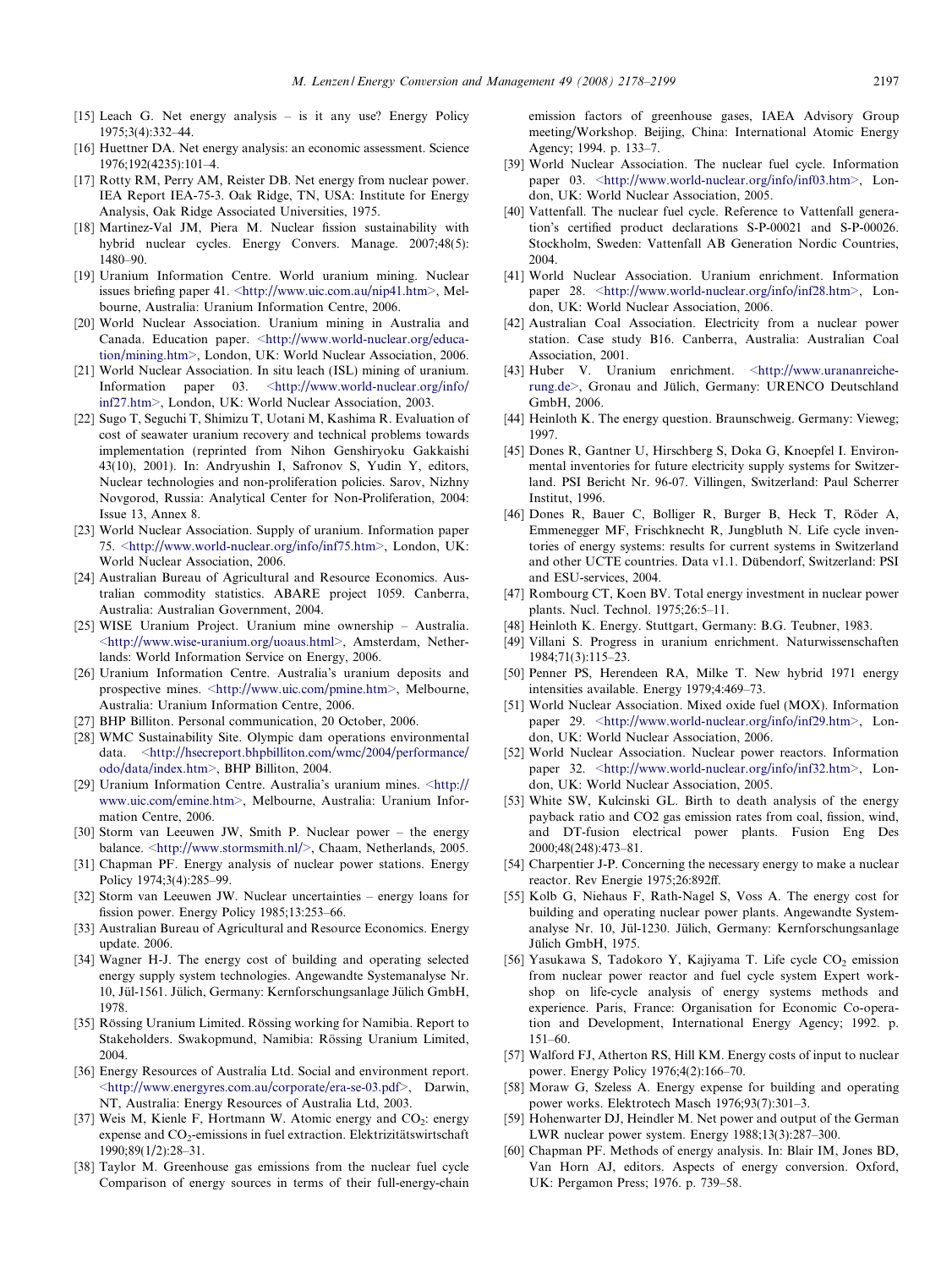- <span id="page-20-0"></span>[61] Hill KM, Walford FJ. Energy analysis of a power generating system. Energy Policy 1975;3(4):306–17.
- [62] Tyner G, Costanza R, Fowler RG. The net-energy yield of nuclear power. Energy 1988;13(1):73–81.
- [63] Lenzen M, Dey C, Hardy C, Bilek M. Life-cycle energy balance and greenhouse gas emissions of nuclear energy in Australia. Report to the Prime Minister's Uranium Mining, Processing and nuclear energy review (UMPNER). [<http://www.pmc.gov.au/umpner/docs/](http://www.pmc.gov.au/umpner/docs/commissioned/ISA_report.pdf) [commissioned/ISA\\_report.pdf>,](http://www.pmc.gov.au/umpner/docs/commissioned/ISA_report.pdf) Sydney, Australia: ISA, University of Sydney, 2006.
- [64] Andseta S, Thompson MJ, Jarrell JP, Pendergast DR. CANDU reactors and greenhouse gas emissions. 19th Annual Conference, Canadian Nuclear Society. Toronto, Canada: Canadian Nuclear Society; 1998.
- [65] Lenzen M. Double-counting in frameworks applying life-cycle thinking. J Indu Ecol, 2008, in press.
- [66] Junker WH. The nonproliferation program of the UKAEA. ATW 1995;40(4):236–8.
- [67] Schwald P, Obst J, Orwantschke D, Valencia L. Dismantling and removal of Niederaichbach. ATW 1995;40(4):242–6.
- [68] Technical Group on Decommissioning. Financial aspects of decommissioning. IAEA-TECDOC-1476. Vienna, Austria: International Atomic Energy Agency, 2005.
- [69] Hewlett JG. The operating costs and longevity of nuclear power plants. Energy Policy 1992;20(7):608–22.
- [70] Thierfeldt S. Release limit for remainder materials. ATW 1995;40(4):257–61.
- [71] International Atomic Energy Agency. Nuclear power: an overview in the context of alleviating greenhouse gas emissions. Supporting document to the second assessment report of the intergovernmental panel on climate change, IAEA-TECDOC-793. Vienna, Austria: International Atomic Energy Agency, 1995.
- [72] Komorowski K, Meuresch S. Immobilization and back building of core technical units. ATW 1995;40(4):231–5.
- [73] Rüdinger V. Removal of nuclear power plant Niederaichbach. ATW 1991;36(12):561–4.
- [74] Liebholz W-M. Green meadow. ATW 1995;40(8/9):517.
- [75] International Atomic Energy Agency. Status of the decommissioning of nuclear facilities around the World. STI/PUB/ 1201. Vienna, Austria: International Atomic Energy Agency, 2004.
- [76] International Atomic Energy Agency. Technical, economic and institutional aspects of regional spent fuel storage facilities. IAEA-TECDOC -1482. Vienna, Austria: International Atomic Energy Agency, 2005.
- [77] World Nuclear Association. Waste management in the nuclear fuel cycle. Information paper 04. [<http://www.world-nuclear.org/info/](http://www.world-nuclear.org/info/inf04.htm) [inf04.htm>](http://www.world-nuclear.org/info/inf04.htm), London, UK: World Nuclear Association, 2006.
- [78] Uranium Information Centre. Environmental rehabilitation of the Mary Kathleen uranium mine. Mines paper # 6. Melbourne, Australia: Uranium Information Centre, 1996.
- [79] Uranium Information Centre. Environmental management and rehabilitation of the Nabarlek uranium mine. Mines paper # 5. Melbourne, Australia: Uranium Information Centre, 1999.
- [80] Vattenfall. Certified environmental product declaration of electricity from Forsmark Kraftgrupp AB (FKA). EPD S-P-00021. Stockholm, Sweden: Vattenfall AB Generation Nordic Countries, 2005.
- [81] AEA Technology. Environmental product declaration of electricity from Torness nuclear power station. London, UK: British Energy, 2005.
- [82] United Kingdom Nirex Limited. Nirex inputs to environmental product declaration for Torness power station. Technical Note 484461. Harwell, UK: United Kingdom Nirex Limited, 2005.
- [83] Voorspools KR, Brouwers EA, D'haeseleer WD. Energy content and indirect greenhouse gas emissions embedded in 'emission-free' plants: results from the Low Countries. Appl Energy 2000;67:307–30.
- [84] van de Vate JF. Full-energy-chain analysis of greenhouse gas emissions from different energy sources Comparison of energy

sources in terms of their full-energy-chain emission factors of greenhouse gases. IAEA Advisory Group meeting/Workshop. Beijing, China: International Atomic Energy Agency; 1994. p. 11–7.

- [85] Lenzen M, Dey CJ. Truncation error in embodied energy analyses of basic iron and steel products. Energy 2000;25:577–85.
- [86] Lenzen M, Treloar G. Energy embodied in buildings: wood versus concrete. Energy Policy 2002;30(3):249–55.
- [87] Lenzen M, Dey C, Hamilton C. Climate change. In: Hensher DA, Button KJ, editors. Handbook of transport and the environment. Amsterdam, Netherlands: Elsevier B.V.; 2003. p. 37–60.
- [88] Delucchi MA. A revised model of emissions of greenhouse gases from the use of transportation fuels and electricity. Report No. UCD-ITS-RR-97-22. Davis, CA, USA: Institute of Transportation Studies, University of California, 1997.
- [89] DeLuchi MA, Johnston RA, Sperling D. Transportation fuels and the greenhouse effect. Transport Res Record 1988;1175:33–44.
- [90] DeLuchi MA. Greenhouse-gas emissions from the use of new fuels for transportation and electricity. Transport Res A 1993;27(3):187–91.
- [91] Delucchi M. Emissions of criteria pollutants, toxic air pollutants, and greenhouse gases, from the use of alternative transportation modes and fuels. Report No. UCD-ITS-RR-96-12. Davis, CA, USA: Institute of Transportation Studies, University of California, 1996.
- [92] Eriksson E, Blinge M, Lövgren G. Life cycle assessment of the road transport sector. Sci Total Environ 1996;189/190:69–76.
- [93] Hannon B, Herendeen R, Puleo F, Sebald A. Energy, employment and dollar impacts of alternative transportation options. In: Williams RH, editor. The energy conservation papers. Cambridge, MA, USA: Ballinger Publishing Company; 1975. p. 105–30.
- [94] Rose AB. Energy intensity and related parameters of selected transportation modes: freight movements. Report No. ORNL-5554. Oak Ridge, TN, USA: Oak Ridge National Laboratory, 1979.
- [95] Schipper L, Scholl L, Price L. Energy use and carbon emissions from freight in 10 industrialised countries: an analysis of trends from 1973 to 1992. Transport Res D 1997;2(1):57–76.
- [96] Schipper L, Peake S, Marie C. Carbon-dioxide emissions from travel and freight in IEA countries: past and future. Plan Transport Res Comput 1997;413:493–518. PTRC Publications.
- [97] Schipper L, Marie-Lilliu C, Gorham R. Flexing the link between transport and greenhouse gas emissions. Paris, France: International Energy Agency; 2000.
- [98] Marheineke T, Friedrich R, Krewitt W. Application of a hybridapproach to the life cycle inventory analysis of a freight transport task. In: Society of Automotive Engineers, editor. SAE 1998 Transactions – Journal of Passenger Cars. Warrendale, PA, USA: Society of Automotive Engineers (SAE), 1999.
- [99] Lenzen M. Total energy and greenhouse gas requirements for Australian transport. Transport Res Part D 1999;4:265–90.
- [100] Tokimatsu K, Kosugi T, Asami T, Williams E, Kaya Y. Evaluation of lifecycle CO2 emissions from the Japanese electric power sector in the 21st century under various nuclear scenarios. Energy Policy 2006;34:833–52.
- [101] Fthenakis VM, Kim HC. Greenhouse-gas emissions from solar electric and nuclear power: A life-cycle study. Energy Policy 2007;35(4):2549–57.
- [102] Moraw G, Schneeberger M, Szeless A. Energy investment in nuclear and solar power plants. Nucl Technol 1977;33:174–83.
- [103] Lenzen M. Errors in conventional and input–output-based life-cycle inventories. J Ind Ecol 2001;4(4):127–48.
- [104] Lewin B. CO<sub>2</sub>-emission of power plants before and after inventory energy chain. VDI Berichte 1993;1093:115–30.
- [105] Dones R, Heck T, Hirschberg S. Greenhouse gas emissions from energy systems, comparison and overview. Encyclopedia of energy. Amsterdam, Netherlands: Elsevier; 2004.
- [106] Dones R, Hirschberg S, Knoepfel I. Greenhouse gas emission inventory based on full energy chain analysis. Comparison of energy sources in terms of their full-energy-chain emission factors of